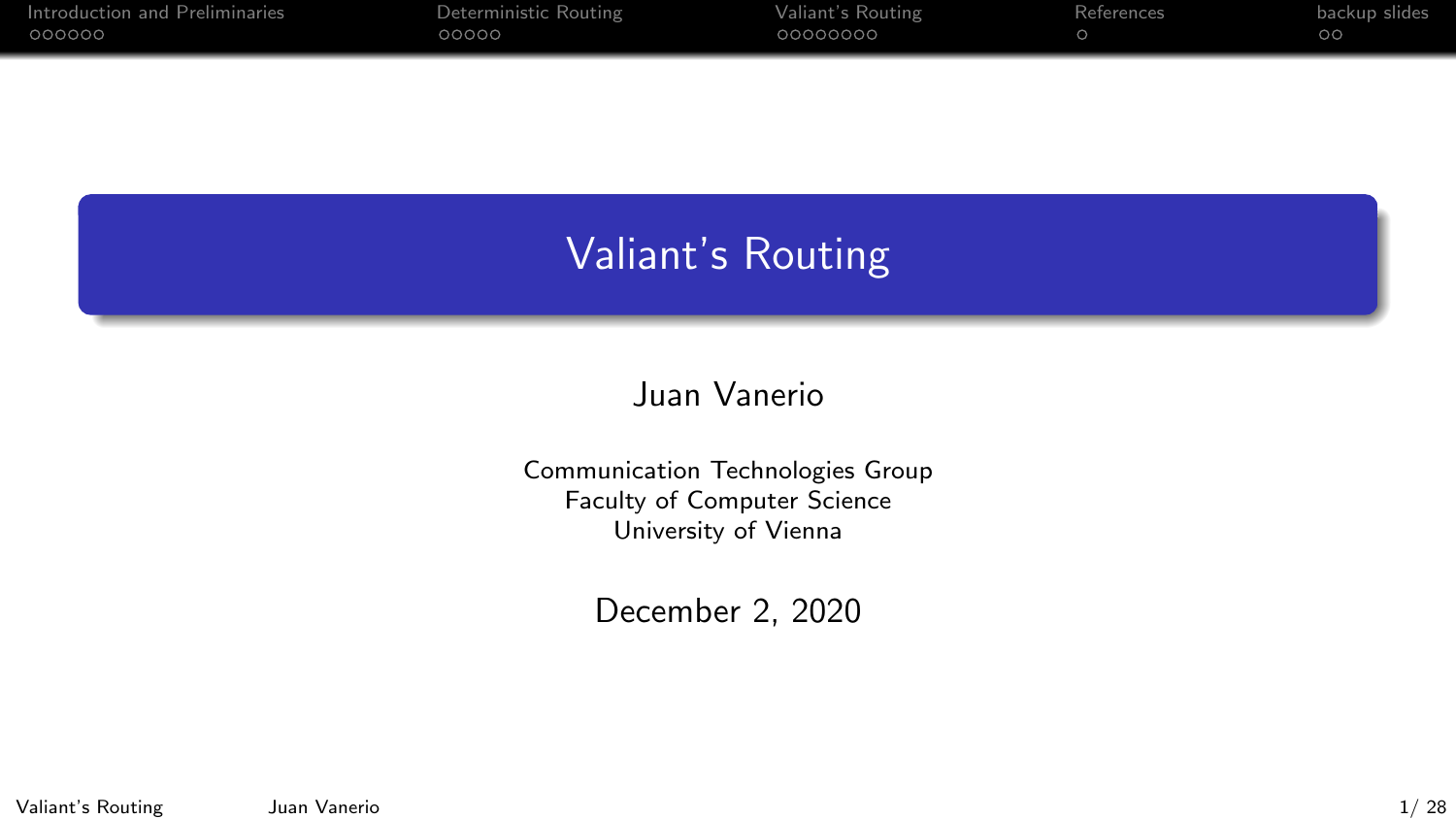| Introduction and Preliminaries | Deterministic Routing | Valiant's Routing | References | backup slides |
|--------------------------------|-----------------------|-------------------|------------|---------------|
| 000000                         | റററററ                 | 00000000          |            | ററ            |
| Table of Contents              |                       |                   |            |               |

1 [Introduction and Preliminaries](#page-2-0)

2 [Deterministic Routing](#page-8-0)

3 [Valiant's Routing](#page-13-0)

# 4 [backup slides](#page-28-0)

Valiant's Routing Juan Vanerio 2/ 28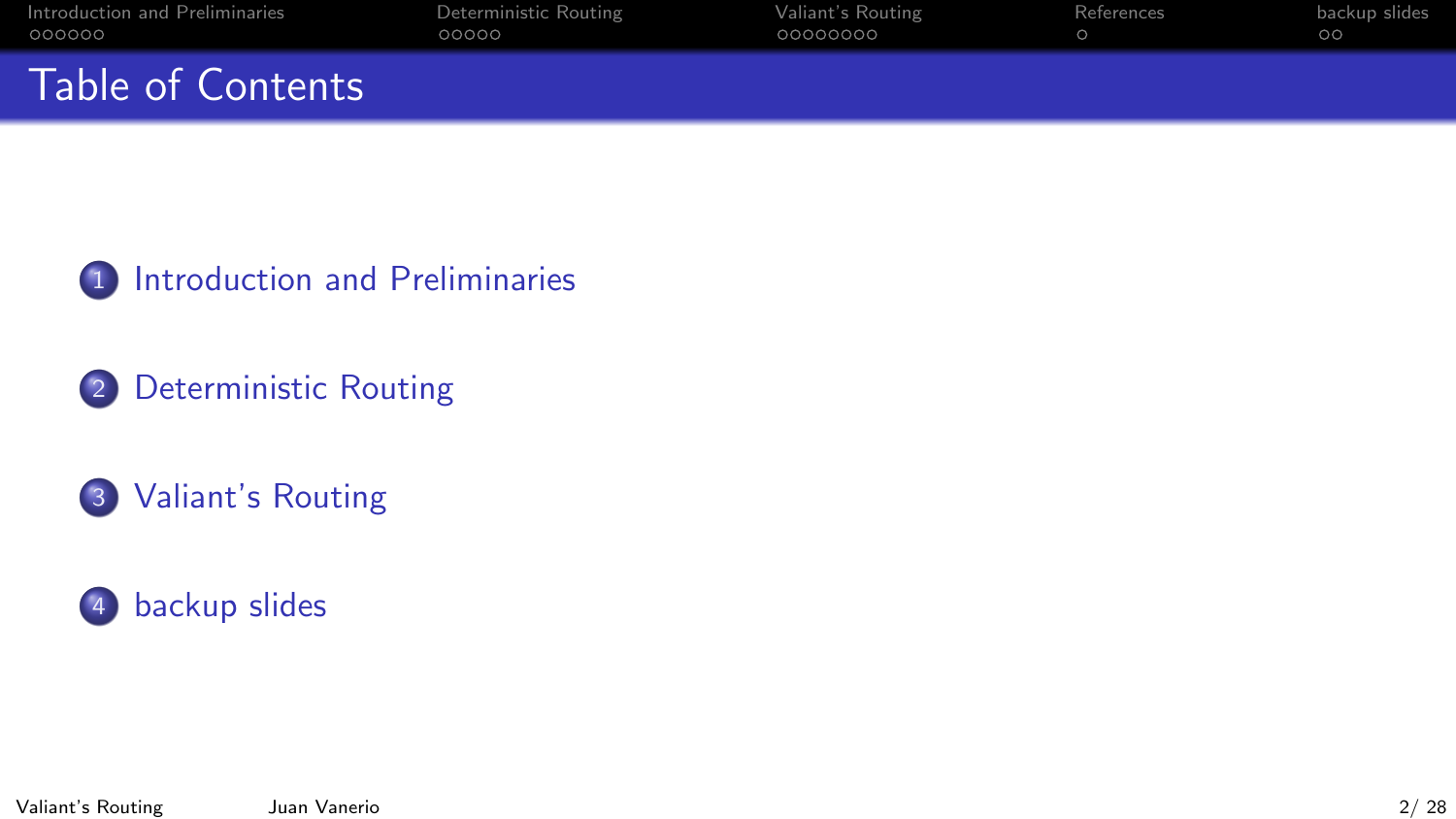<span id="page-2-0"></span>

| Introduction and Preliminaries | Deterministic Routing | Valiant's Routing | References | backup slides |
|--------------------------------|-----------------------|-------------------|------------|---------------|
| 000000                         | 00000                 | 00000000          |            | ററ            |
| Introduction                   |                       |                   |            |               |

# Problem: Communications on a distributed system.

- Message forwarding is the lowest level operation.
- Oblivious routing allows for no costly central control.
- Deterministic forwarding results in congestion w.h.p.
- Valiant's routing (1981) transforms a deterministic forwarding in two random forwardings in tandem.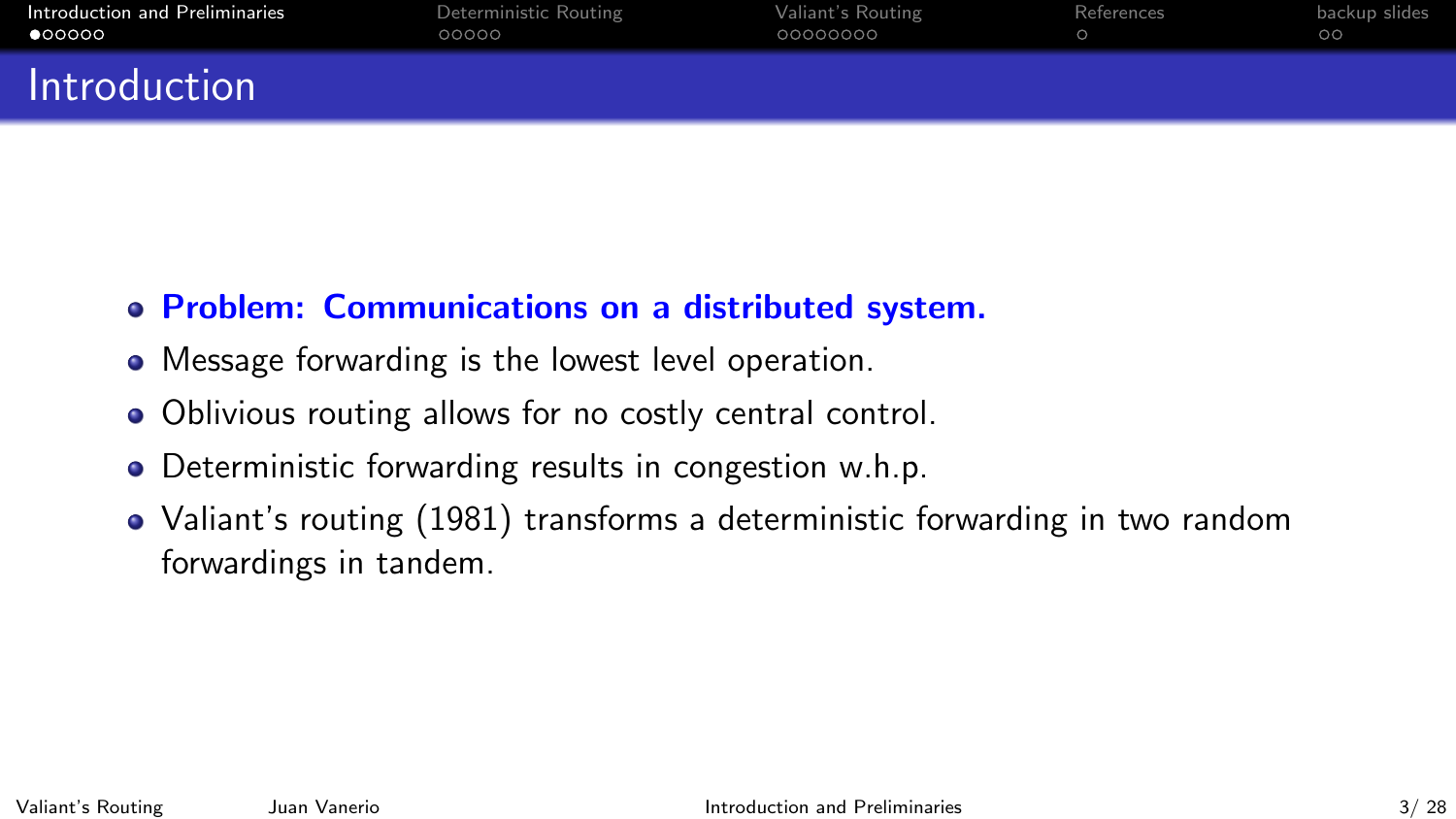| Introduction and Preliminaries | Deterministic Routing | Valiant's Routing | References | backup slides |
|--------------------------------|-----------------------|-------------------|------------|---------------|
| 000000                         | 00000                 | 00000000          |            | ററ            |
| Why is it (still) relevant?    |                       |                   |            |               |

- Fast and efficient communication on a distributed system.
- Solves the case of (partial) permutations.
- **•** Provides:
	- $\bullet$  Speed:  $O(logN)$  to complete permutation.
	- $\bullet$  Low overhead:  $O(logN)$  bits
- Supports unpredictable traffic.
- Uses mostly static routing (stable).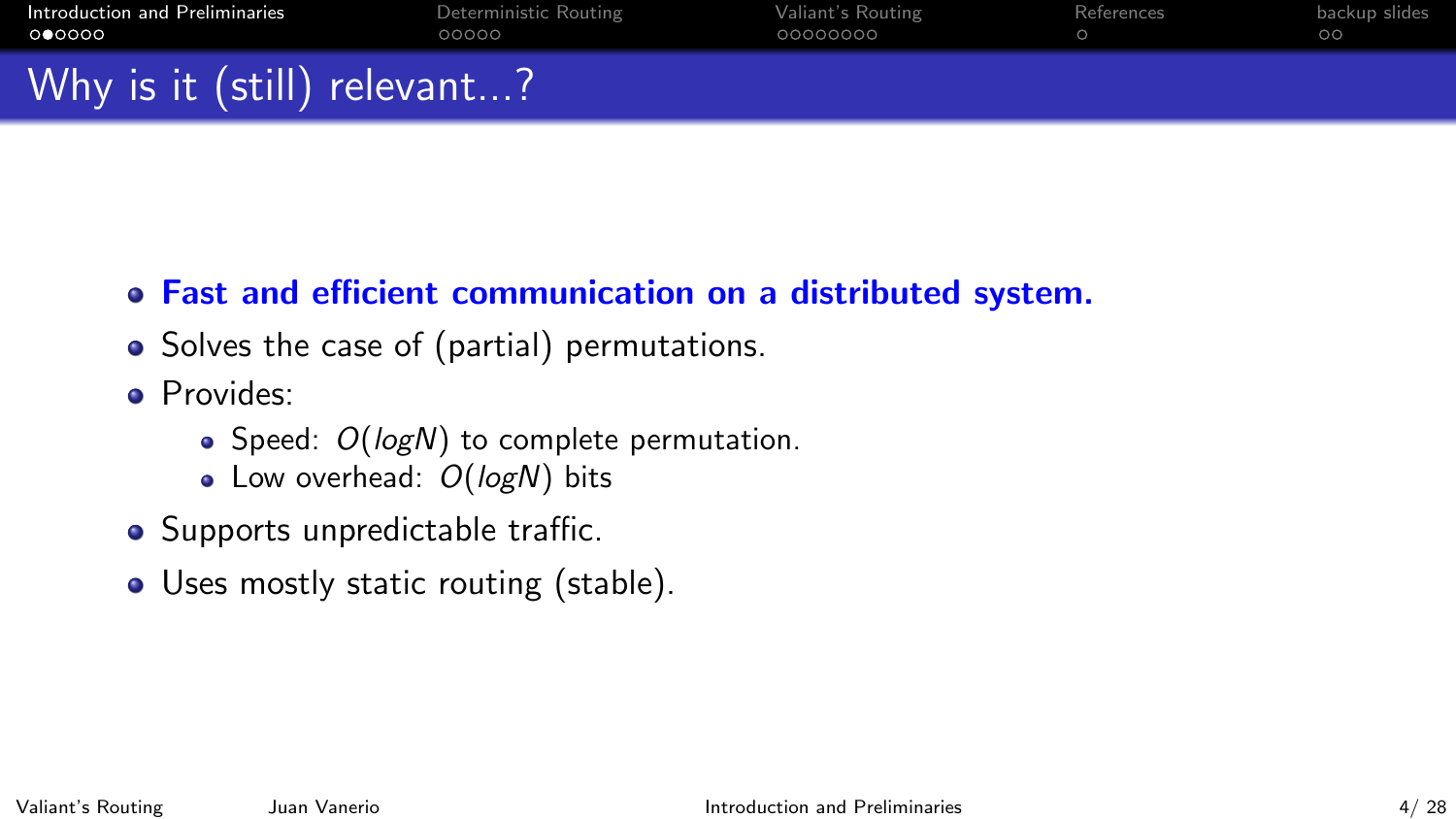| Introduction and Preliminaries<br>000000 | Deterministic Routing<br>00000 | Valiant's Routing<br>00000000 | References | backup slides |
|------------------------------------------|--------------------------------|-------------------------------|------------|---------------|
| Why is it (still) relevant?              |                                |                               |            |               |

Has been adapted to many topologies:

- Full Mesh: each phase involves only one hop.
- Fat Tree [\[3\]](#page-23-1)
- Dragonfly [\[11\]](#page-25-0)
- In general by sending packets through a randomly selected intermediate node out of all nodes in the datacenter network [\[8\]](#page-24-0).

Adapted also for...

- Internet backbone, ISP networks, VPN services and Autonomous systems[\[12\]](#page-26-0)[\[5\]](#page-24-1).
- Data Center Networks [\[3\]](#page-23-1).
- Switching fabric of a packet switch [\[2\]](#page-23-2).
- Traffic flows instead of packets. [\[3\]](#page-23-1)[\[7\]](#page-24-2).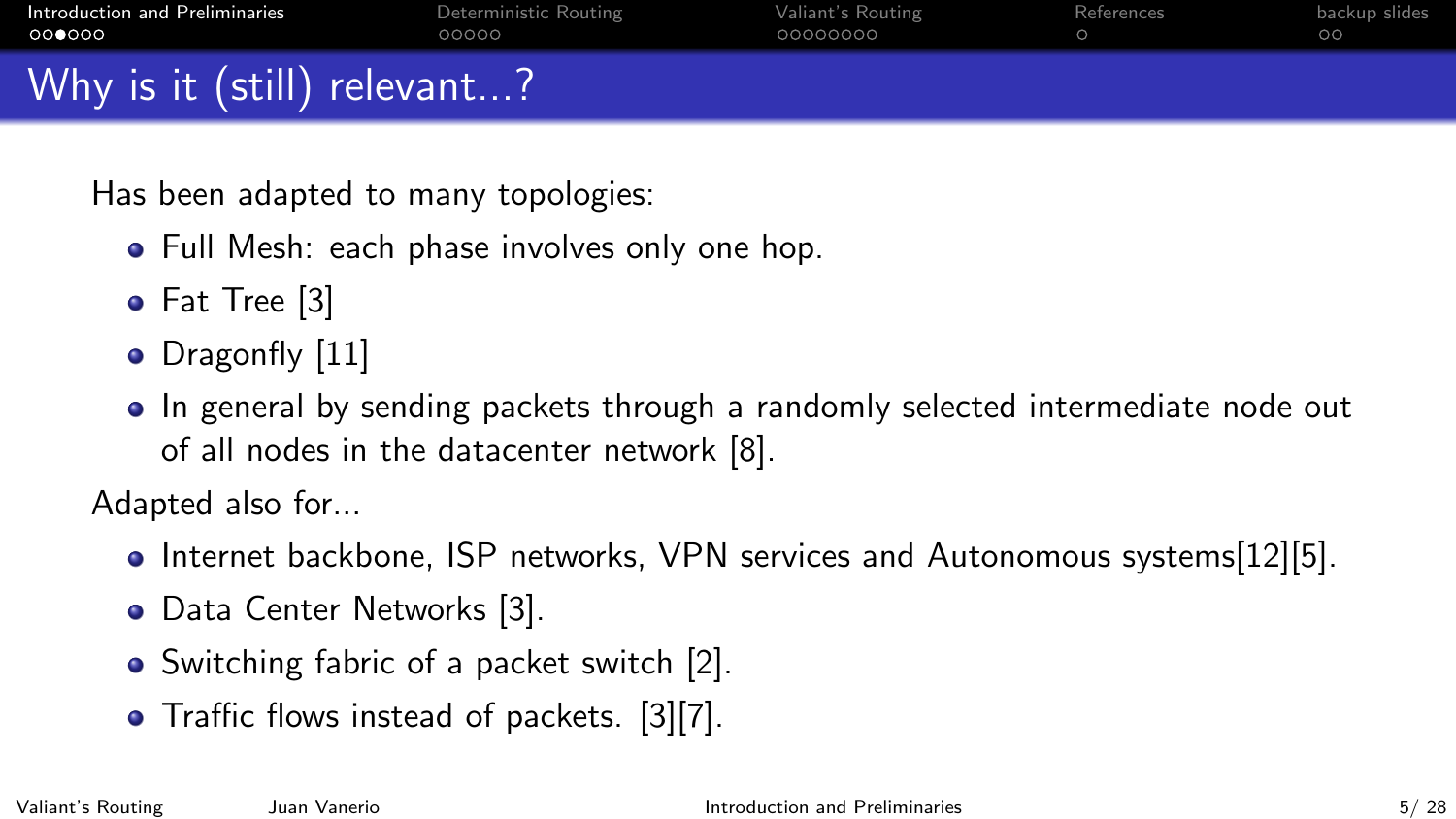| Introduction and Preliminaries | Deterministic Routing | Valiant's Routing | References | backup slides |
|--------------------------------|-----------------------|-------------------|------------|---------------|
| റററ⊜ററ                         | 00000                 | 00000000          |            | ററ            |
| <b>Problem Statement</b>       |                       |                   |            |               |

#### Given:

- $\bullet$  A sparsely connected distributed system with N nodes.
- $\bullet$  Each node has a packet to send to other node.<sup>1</sup>
- $\bullet$  No packet has same destination as another.<sup>1</sup>
- Nodes can relay packets at discrete time steps.
- At most one packet per edge at a time.
- Find an algorithm that forwards the packets correctly and finishes quickly (within time  $O(logN)$ )

<sup>1</sup>Some conditions have been relaxed in further works.

Valiant's Routing States and Vanerio Communication and Preliminaries and Preliminaries and Preliminaries 6/ 28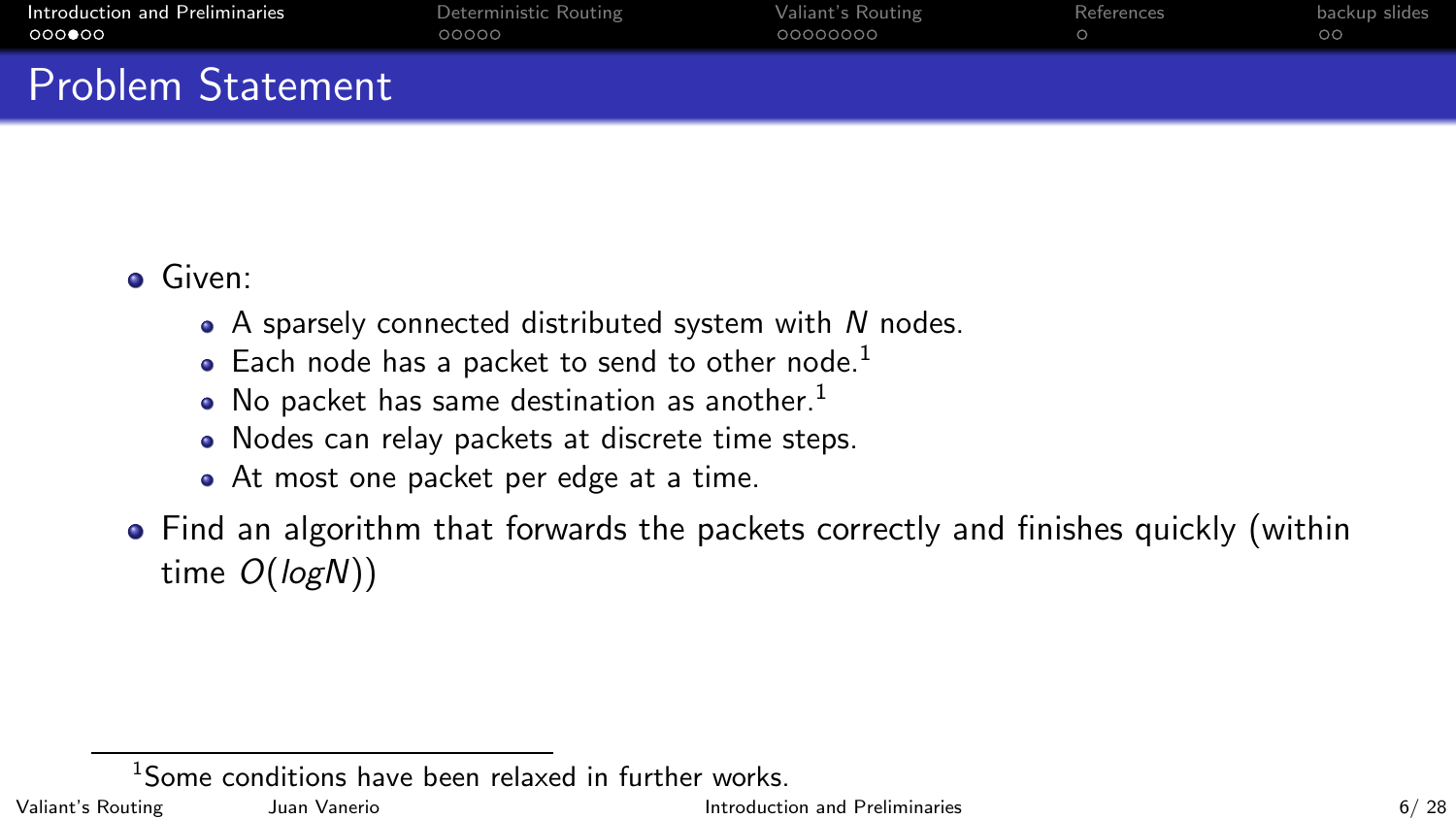| Introduction and Preliminaries | Deterministic Routing | Valiant's Routing | References | backup slides |
|--------------------------------|-----------------------|-------------------|------------|---------------|
| ○○○○●○                         | 00000                 | 00000000          |            | ററ            |
| <b>Considerations</b>          |                       |                   |            |               |

# Hypercube network

- Hypercube with  $N = 2^n$  nodes
- $Nn/2$  bidirectional edges (or  $Nn$  directed edges)
- Binary representation
	- Node  $x \Rightarrow x_1x_2 \dots x_{i-1}x_ix_{i+1} \dots x_n$  with  $x_i \in \{0, 1\}, i \in [N]$
- Hamming distance  $H(u, v) = \sum_{i=1}^{N} (u \, XOR \, v)$
- neigh(v) = {u|H(u, v) = 1}
- $\bullet$  |neigh(v)| = n
- Output queue per interface.
- **•** Permutation:
	- Full:  $d : [N] \rightarrow [N]$  ( $\forall s \in [N], d(s) \in [N]$ )
	- Partial:  $d: U \rightarrow V$ , s.tU,  $V \subseteq [N]$ ,  $|U| = |V|$
	- **•** Bijective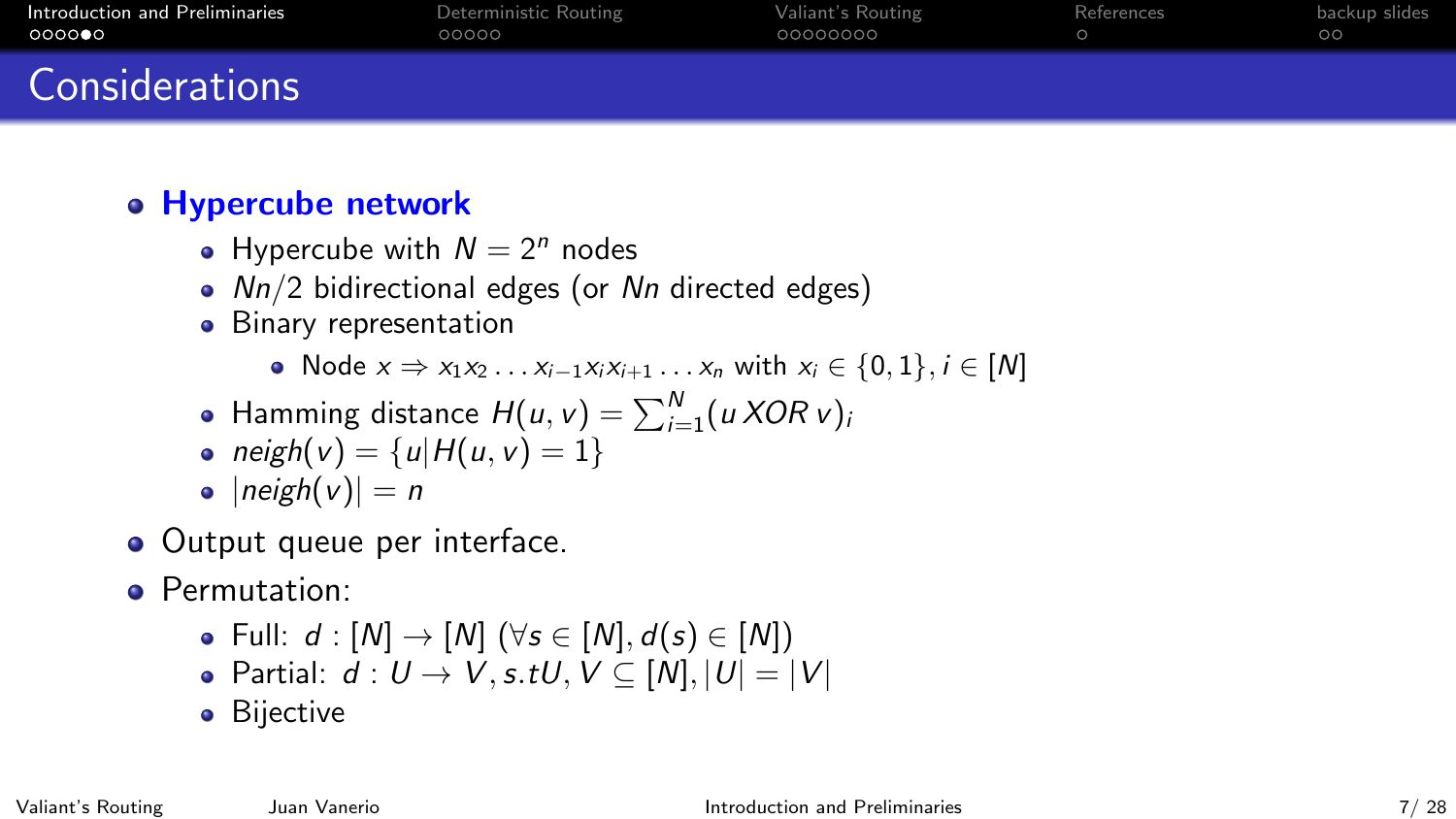| Introduction and Preliminaries | Deterministic Routing | Valiant's Routing | References | backup slides |
|--------------------------------|-----------------------|-------------------|------------|---------------|
| 00000                          | 00000                 | 00000000          |            | $\circ$ c     |
| <b>Definitions</b>             |                       |                   |            |               |

- Route: sequence of edges for a packet to get from source to destination.
	- Each dimension might be traversed only once.
- **Collision**: 2 or more packets arrive at the same node at the same time step and are allocated to the same outgoing interface.
- **Congestion**: Presence or number of queued packets.
	- Introduces delays.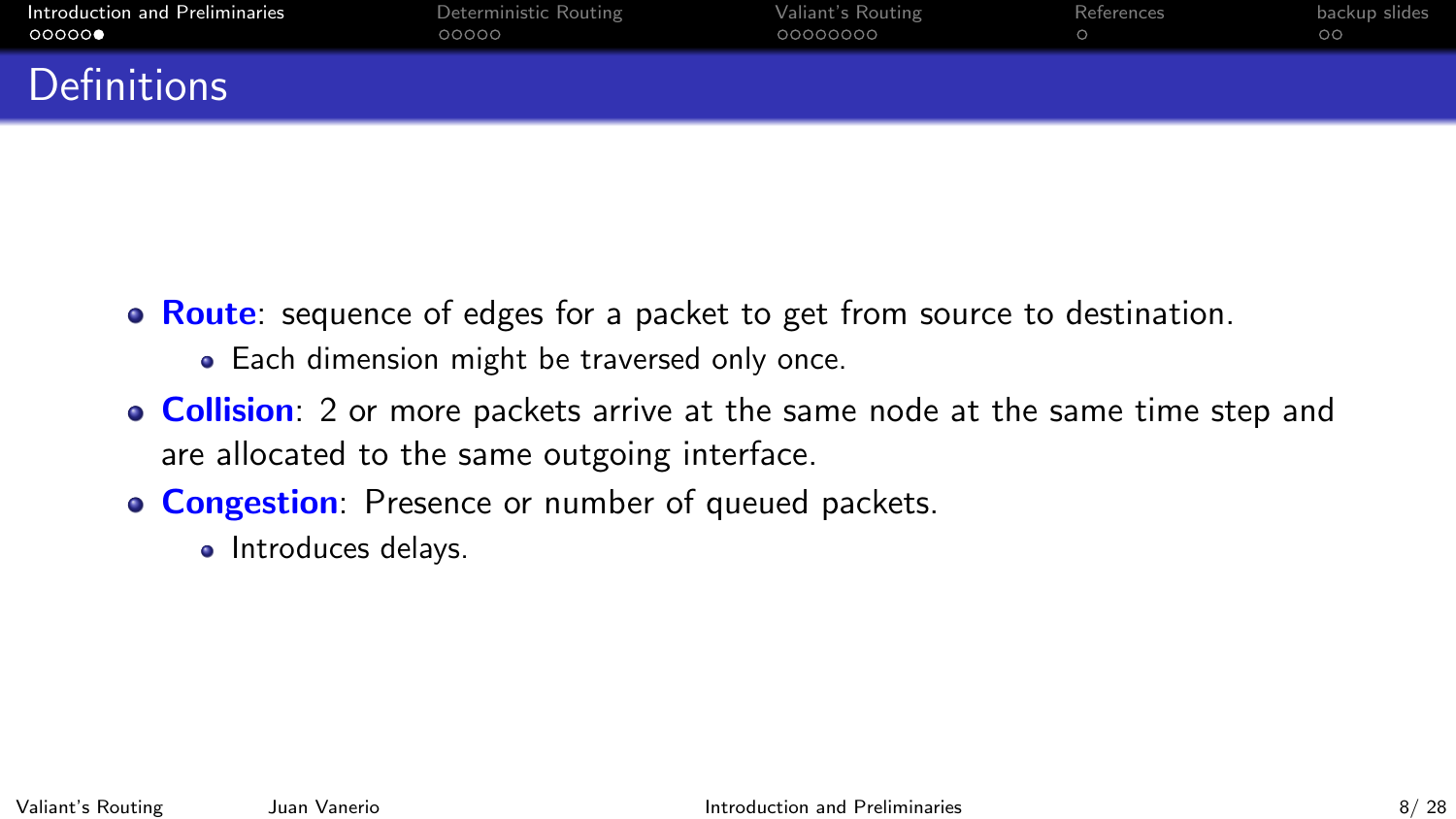<span id="page-8-0"></span>

| Introduction and Preliminaries | Deterministic Routing | Valiant's Routing | References | backup slides |
|--------------------------------|-----------------------|-------------------|------------|---------------|
| 000000                         | $\bullet$ 000         | 00000000          |            | ററ            |
| Bit Fixing (I)                 |                       |                   |            |               |

- Deterministic forwarding algorithm for the hypercube
- Node  $s \Rightarrow s_1 \dots s_n$  has a packet to send to node  $d(s) \Rightarrow d_1 \dots d_n$ .
	- Start from first bit (MSB)
	- For each bit (dimension) *i*, fix if  $s_i \neq d_i$
- Optimal for forwarding a single packet:
	- $\bullet$  Changes only bits on which s and d differ.
	- Minimal distance.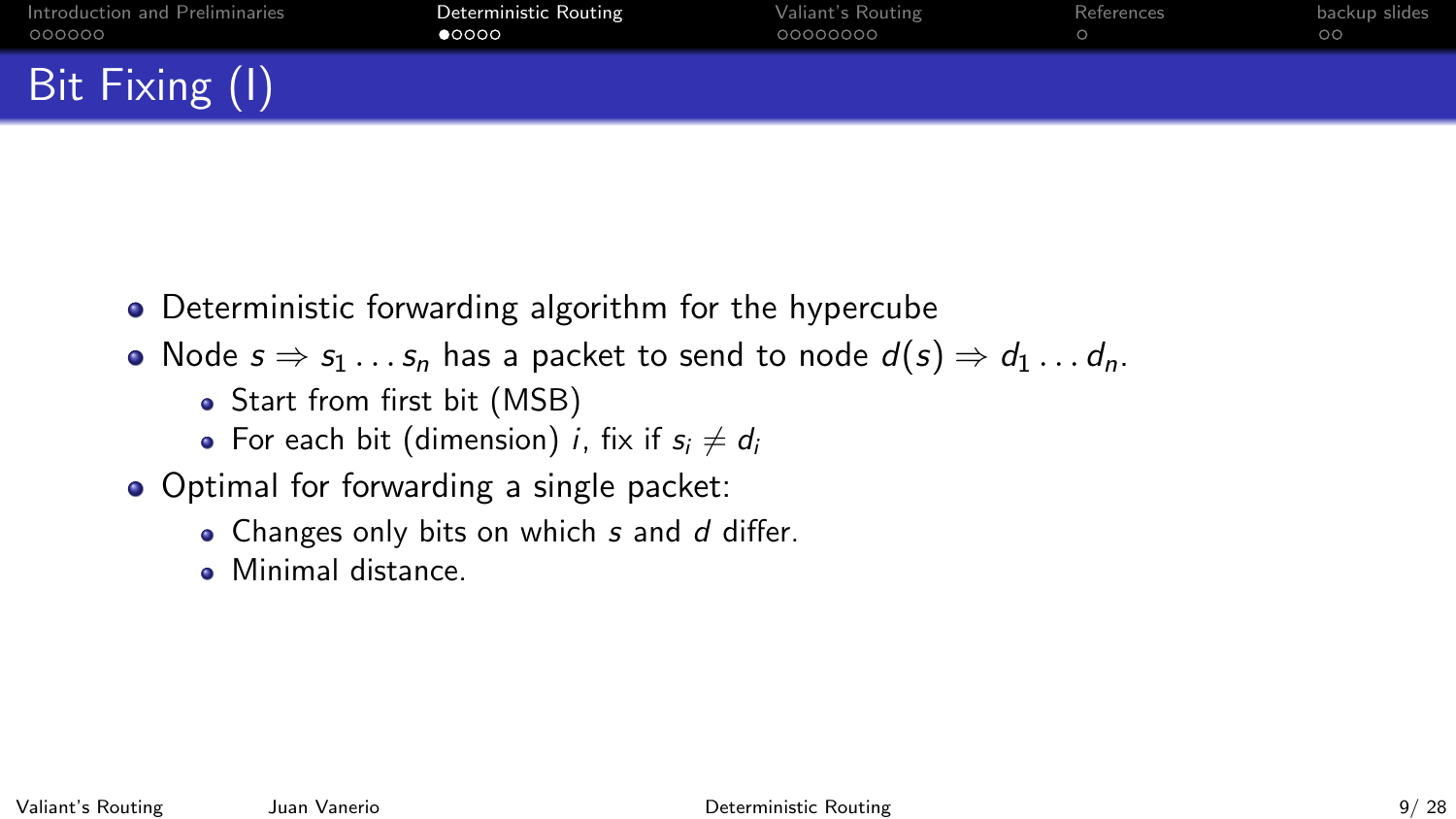| Introduction and Preliminaries<br>000000 | Deterministic Routing<br>00000 | Valiant's Routing<br>00000000 | References | backup slides |
|------------------------------------------|--------------------------------|-------------------------------|------------|---------------|
| Bit Fixing (II)                          |                                |                               |            |               |

#### Claim 1

Two routes with the same bit-fixing scheme can only intersect in a consecutive sequence of edges.

aka: Two packets may come together along a route segment and then separate, but only once.



Valiant's Routing Juan Vanerio [Deterministic Routing](#page-8-0) 10/ 28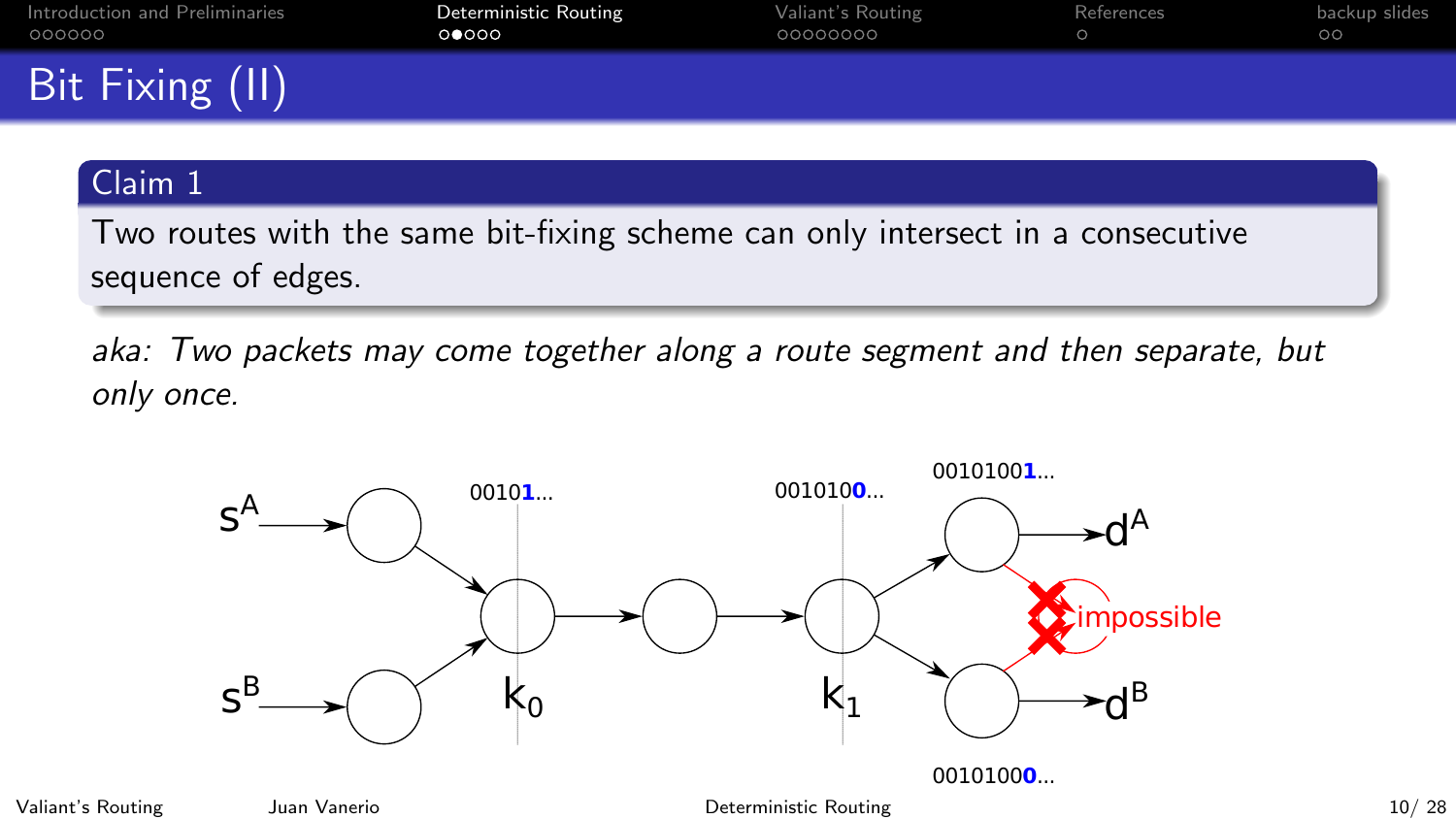| Introduction and Preliminaries | Deterministic Routing | Valiant's Routing | References | backup slides |
|--------------------------------|-----------------------|-------------------|------------|---------------|
| 000000                         | 00000                 | 00000000          |            | ററ            |
| Bit Fixing (III)               |                       |                   |            |               |

# Proof.

- Given two packets  $p^A$  and  $p^B$  colliding at for the first time at step  $k_0$  and then traversing the same edges until some step  $k_1$ :
	- Let  $p^A(p^B)$  have source  $s^A(s^B)$  and destination  $d^A(d^B)$
- Then at any step  $l \in [k_0, k_1]$ :
	- Destinations equal up to bit *l*:  $d_1^A \dots d_l^A = d_1^B \dots d_l^B$
	- Sources equal in last  $n l$  bits:  $s_{l+1}^A \dots s_{l+1}^A = s_n^B \dots s_n^B$
- On step  $k_1 + 1$ , the routes separate, so  $d_{k_1+1}^A \neq d_{k_1+1}^B$
- If the two routes collide at some step  $k_2 > k_1$ , then they should be identical up to bit  $k_2$ .
- Then they can overlap only once.

ш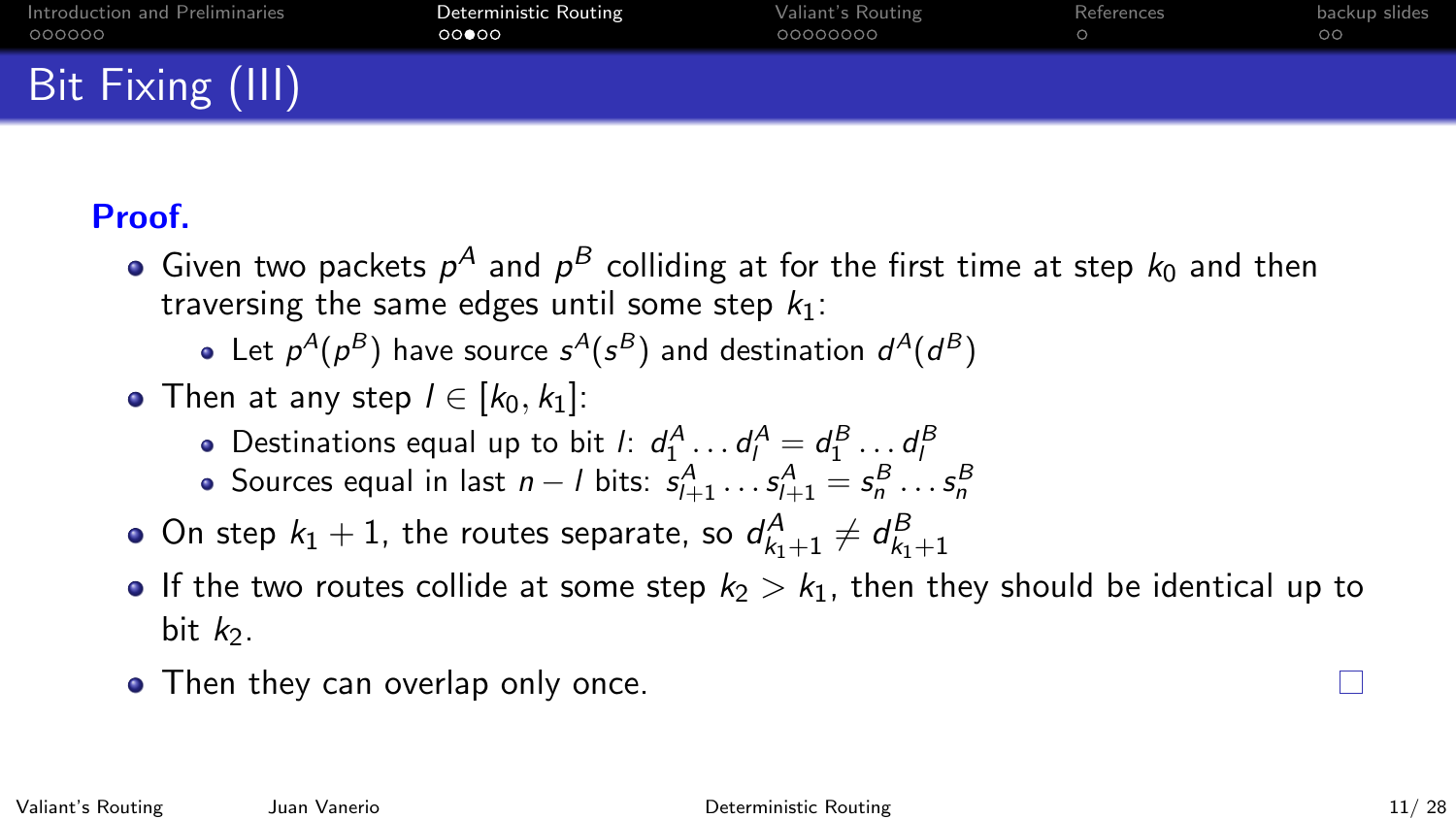| Introduction and Preliminaries | Deterministic Routing | Valiant's Routing | References | backup slides |
|--------------------------------|-----------------------|-------------------|------------|---------------|
| 000000                         | റററൈ                  | 00000000          |            | ററ            |
| Deterministic Routing          |                       |                   |            |               |

#### Theorem 1

Any deterministic oblivious permutation routing scheme for a parallel machine with N  $\setminus$ 

processors, each with *n* outward links requires  $\Omega\left(\sqrt{\frac{2}{\pi}}\right)$  $\overline{\mathsf{N}}$ n steps.

- For proof, see [\[4\]](#page-23-3)
- So, congestion whp...
- Worsens when n grows.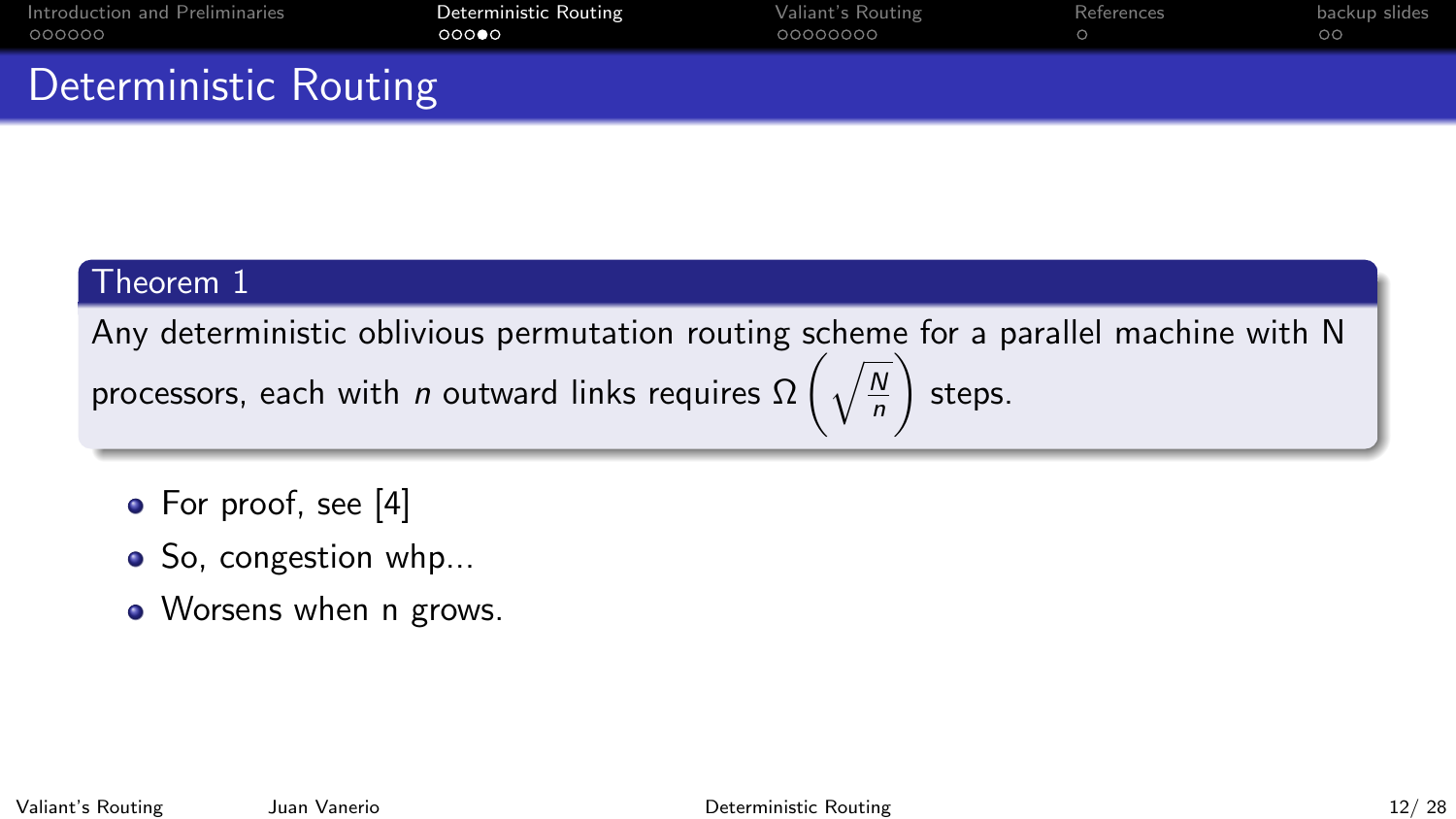| Introduction and Preliminaries | Deterministic Routing | Valiant's Routing | References | backup slides |
|--------------------------------|-----------------------|-------------------|------------|---------------|
| 000000                         | 0000                  | 00000000          |            | ററ            |
| An example                     |                       |                   |            |               |

We now provide an example with bit-fixing.

#### **Examples**

- Assume  $n$  is even, and write  $x\in [N]$  as  $x=(x',x'')$  with  $x',x''\in \{0,1\}^{\frac{n}{2}}$
- Consider any permutation  $\pi$  which maps  $(x', 0)$  to  $(0, x'')$
- Notice that these  $2^{n/2} = \sqrt{2}$  $N$  packets must go through node  $(0,0)$
- We will need  $\sqrt{N}$  $\frac{7N}{n}$  steps to send them through.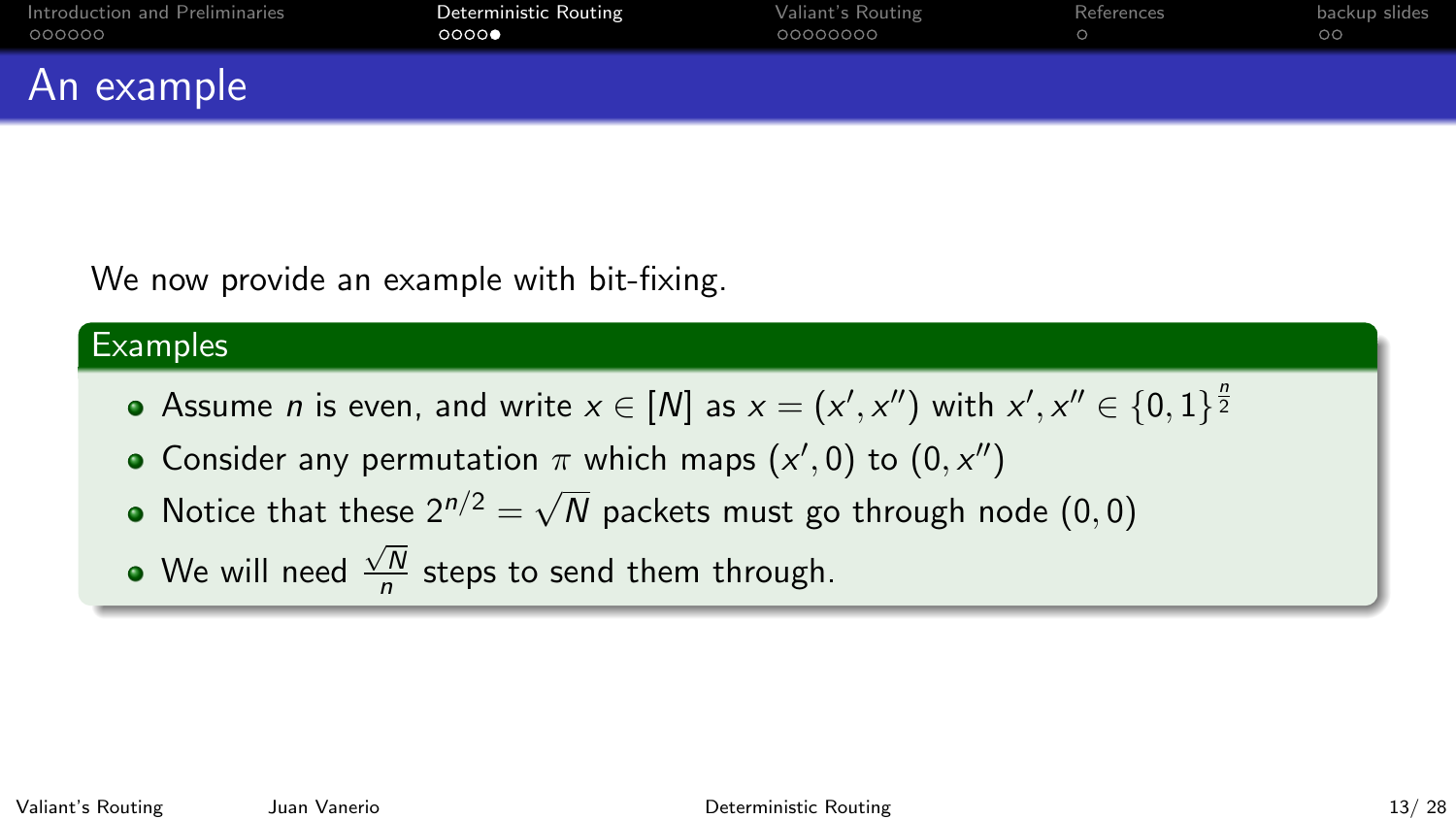<span id="page-13-0"></span>

| Introduction and Preliminaries | Deterministic Routing | Valiant's Routing | References | backup slides |
|--------------------------------|-----------------------|-------------------|------------|---------------|
| 000000                         | ററററ                  | •00000000         |            | $\circ$ c     |
| Valiant's Routing              |                       |                   |            |               |

## Use randomized routing to reduce congestion!

Instead of sending packets directly from their source s to their destination  $d(s)$ , send them through a random intermediate node.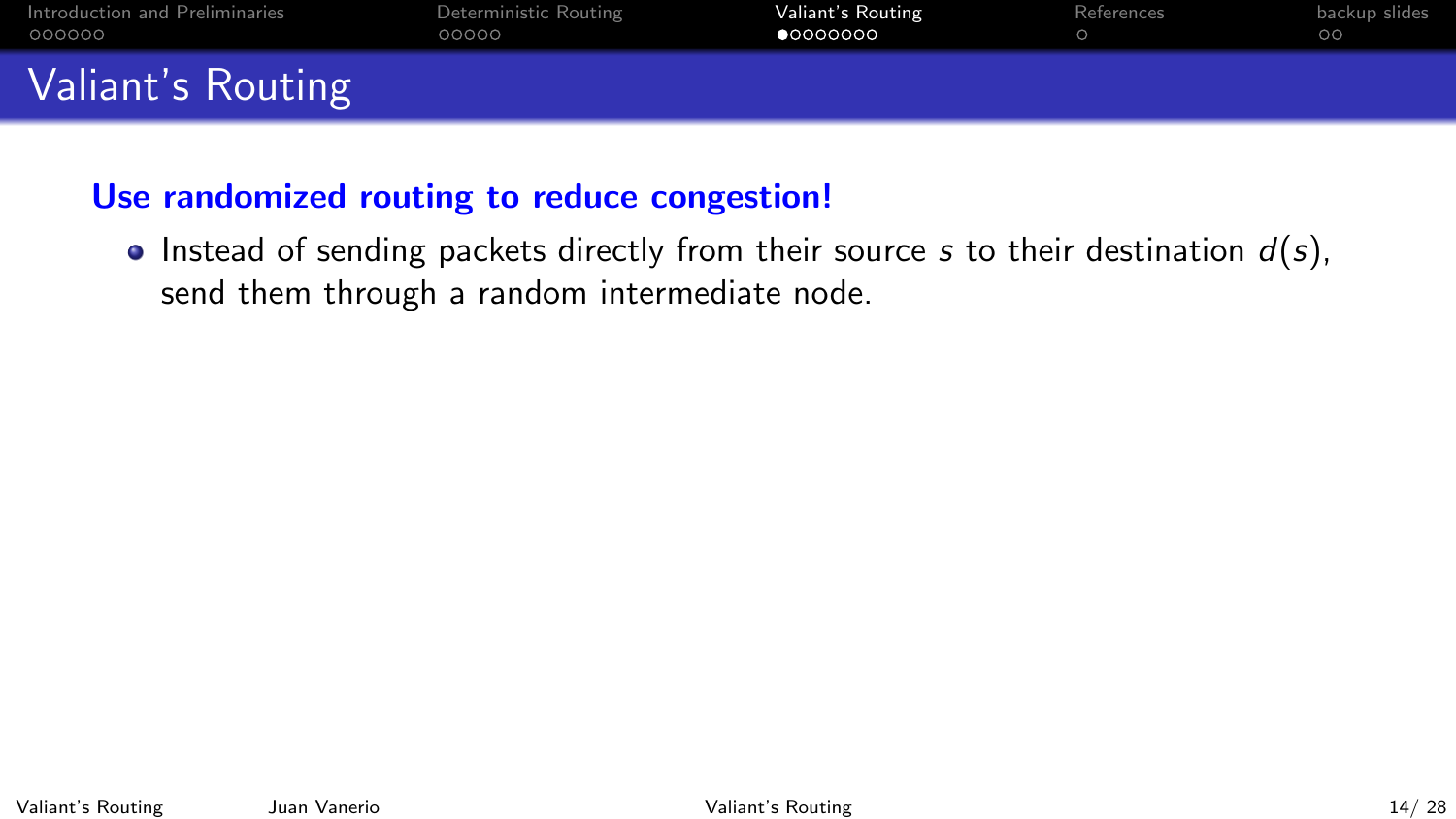| Introduction and Preliminaries | Deterministic Routing | Valiant's Routing | References | backup slides |
|--------------------------------|-----------------------|-------------------|------------|---------------|
| 000000                         | 00000                 | •00000000         |            | ററ            |
| Valiant's Routing              |                       |                   |            |               |

## Use randomized routing to reduce congestion!

- Instead of sending packets directly from their source s to their destination  $d(s)$ , send them through a random intermediate node.
- Split the forwarding in two phases in tandem:
	- Phase A:
		- Bit-fix forward all the packets using a random permutation  $\pi_A : [N] \to [N]$

$$
\bullet \ \ \forall s, s' \in [N], \ Pr(s' = \pi_A(s)) = \frac{1}{N}
$$

**Phase B**: Bit-fix forward all packets from  $\pi_A(s)$  to  $d(s)$ .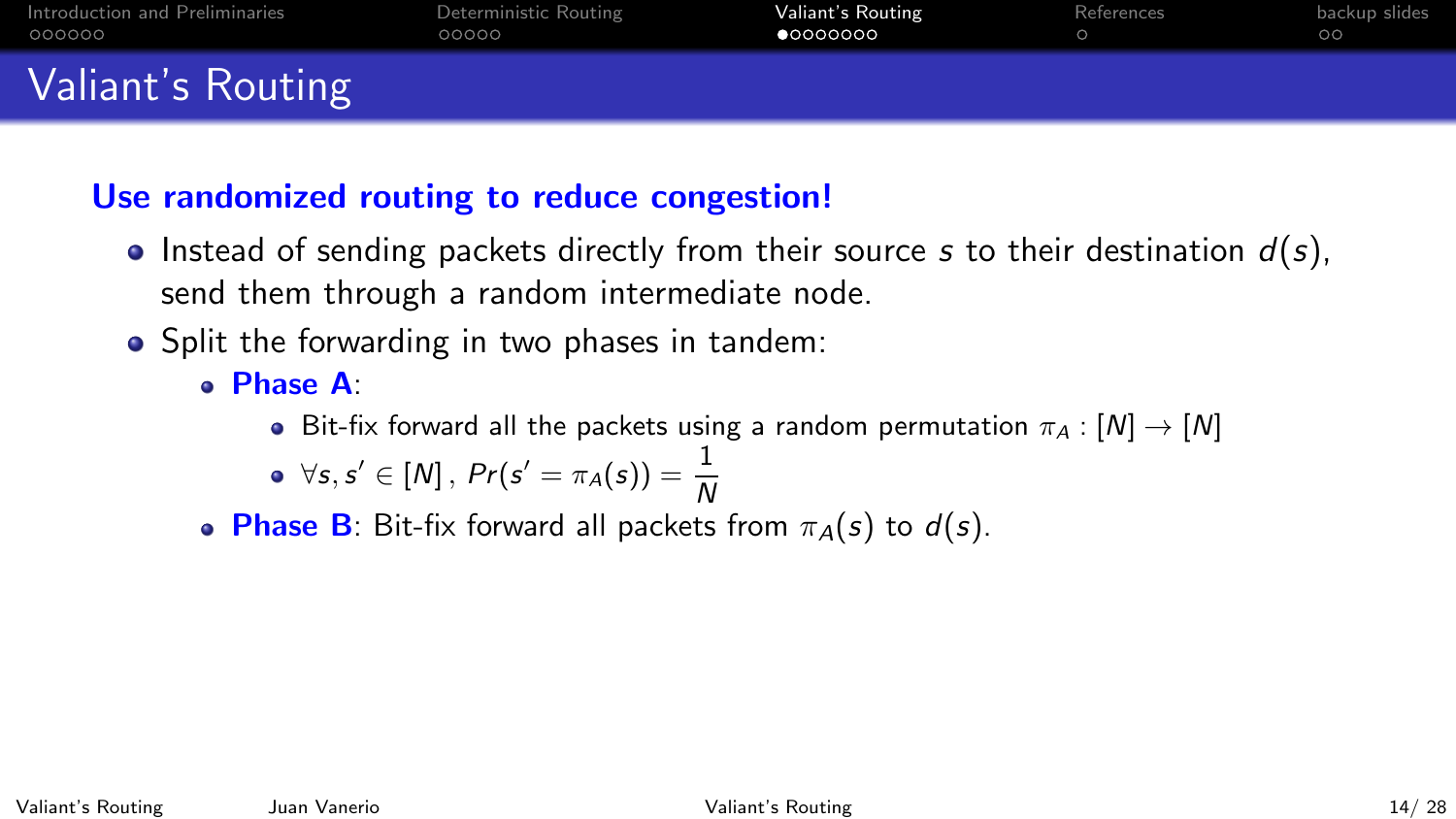| Introduction and Preliminaries | Deterministic Routing | Valiant's Routing | References | backup slides |
|--------------------------------|-----------------------|-------------------|------------|---------------|
| 000000                         | 00000                 | •00000000         |            | ററ            |
| Valiant's Routing              |                       |                   |            |               |

# Use randomized routing to reduce congestion!

- Instead of sending packets directly from their source s to their destination  $d(s)$ , send them through a random intermediate node.
- Split the forwarding in two phases in tandem:
	- Phase A:
		- Bit-fix forward all the packets using a random permutation  $\pi_A : [N] \to [N]$

$$
\bullet \ \ \forall s, s' \in [N], \ Pr(s' = \pi_A(s)) = \frac{1}{N}
$$

• Phase B: Bit-fix forward all packets from  $\pi_A(s)$  to  $d(s)$ .

- Phase A (B) is a permutation from given (random) sources to random (given) destinations.
- Phase B can be thought of as Phase A played in reverse.
	- Proofs for Phase A are then analogous for Phase B.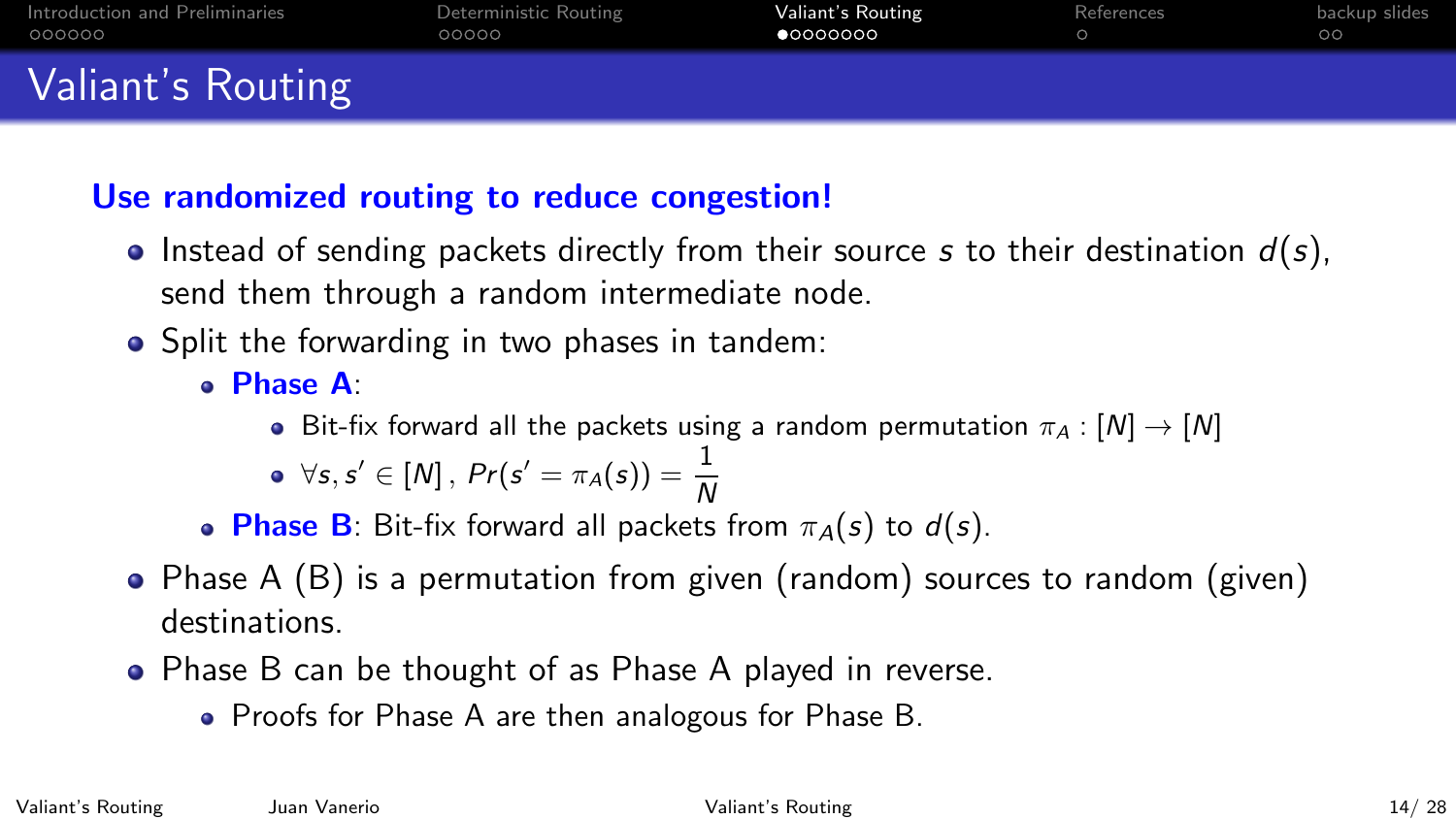| Introduction and Preliminaries<br>. 000000 | Deterministic Routing<br>00000 | Valiant's Routing<br>00000000 | References | backup slides |
|--------------------------------------------|--------------------------------|-------------------------------|------------|---------------|
| Bound for Maximum Delay                    |                                |                               |            |               |

- Let  $R_i$  be the route of packet sourced at node  $i \in [N]$  and  $\Delta_i$  its queuing delay.
- Total delay from  $i$  to  $\pi_{\mathcal{A}}(i)$  is  $\tau^{\mathcal{A}}_i = O(n + \Delta_i)$ , propagation  $+$  queuing delay.

## Theorem 2

 $\Delta_i \leq |\mathcal{S}_i|$  with  $\mathcal{S}_i$  the set of packets whose routes intersect  $R_i.$ 

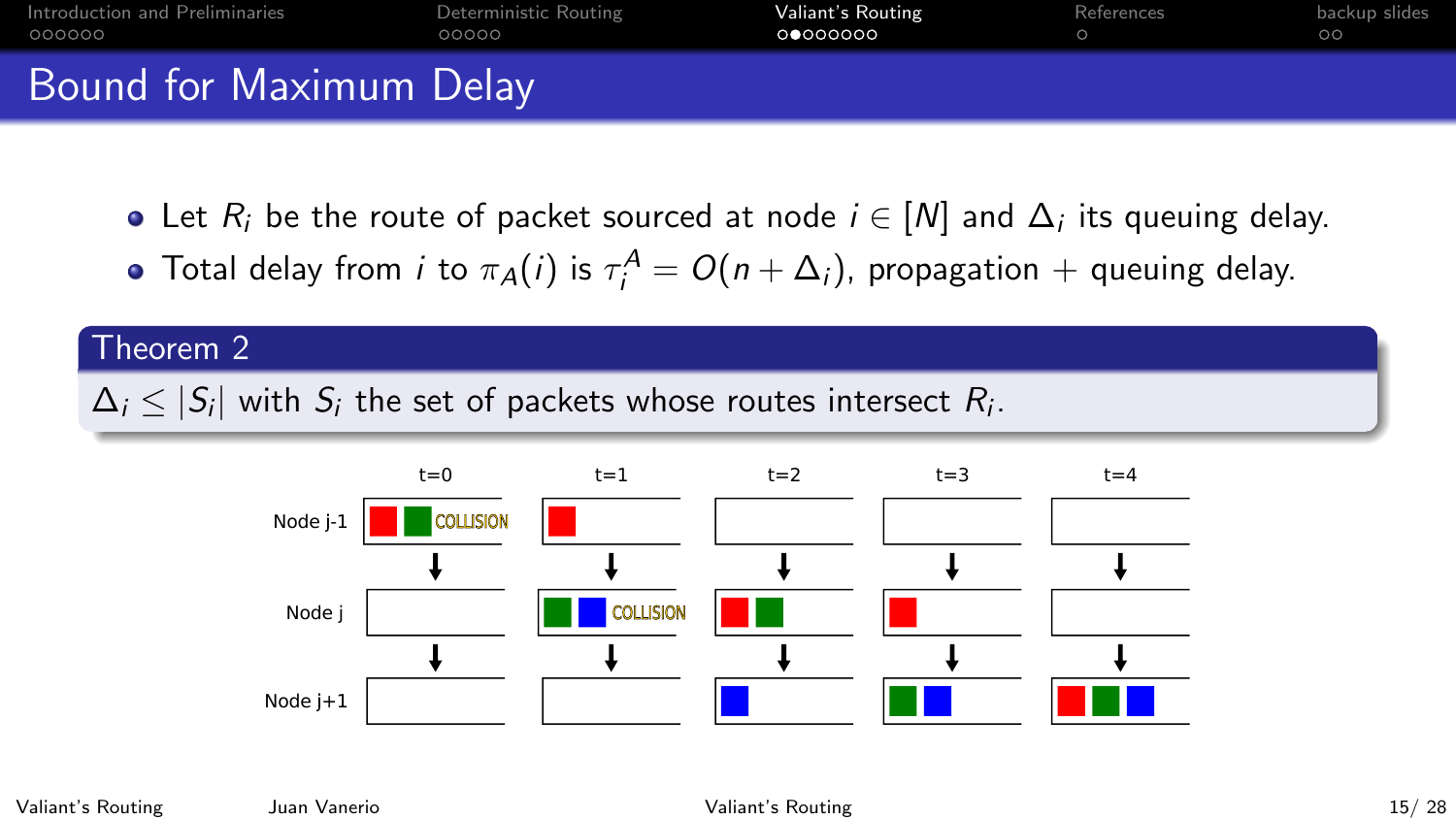| Introduction and Preliminaries<br>000000 | Deterministic Routing<br>00000 | Valiant's Routing<br>00000000 | References | backup slides |
|------------------------------------------|--------------------------------|-------------------------------|------------|---------------|
| Bound for Maximum Delay                  |                                |                               |            |               |

# Proof outline:

- No collisions imply no additional delay.
- On collisions, one packet gets delayed by another just once.
	- On the segment they share, the packets won't be again on the same node unless the first of them has a new collision with a third packet.
- Recall from Claim 1 that routes may overlap only once so collisions between any two packets may happen just once.
- Each intersecting route may cause only one collision, then adding just one extra delay.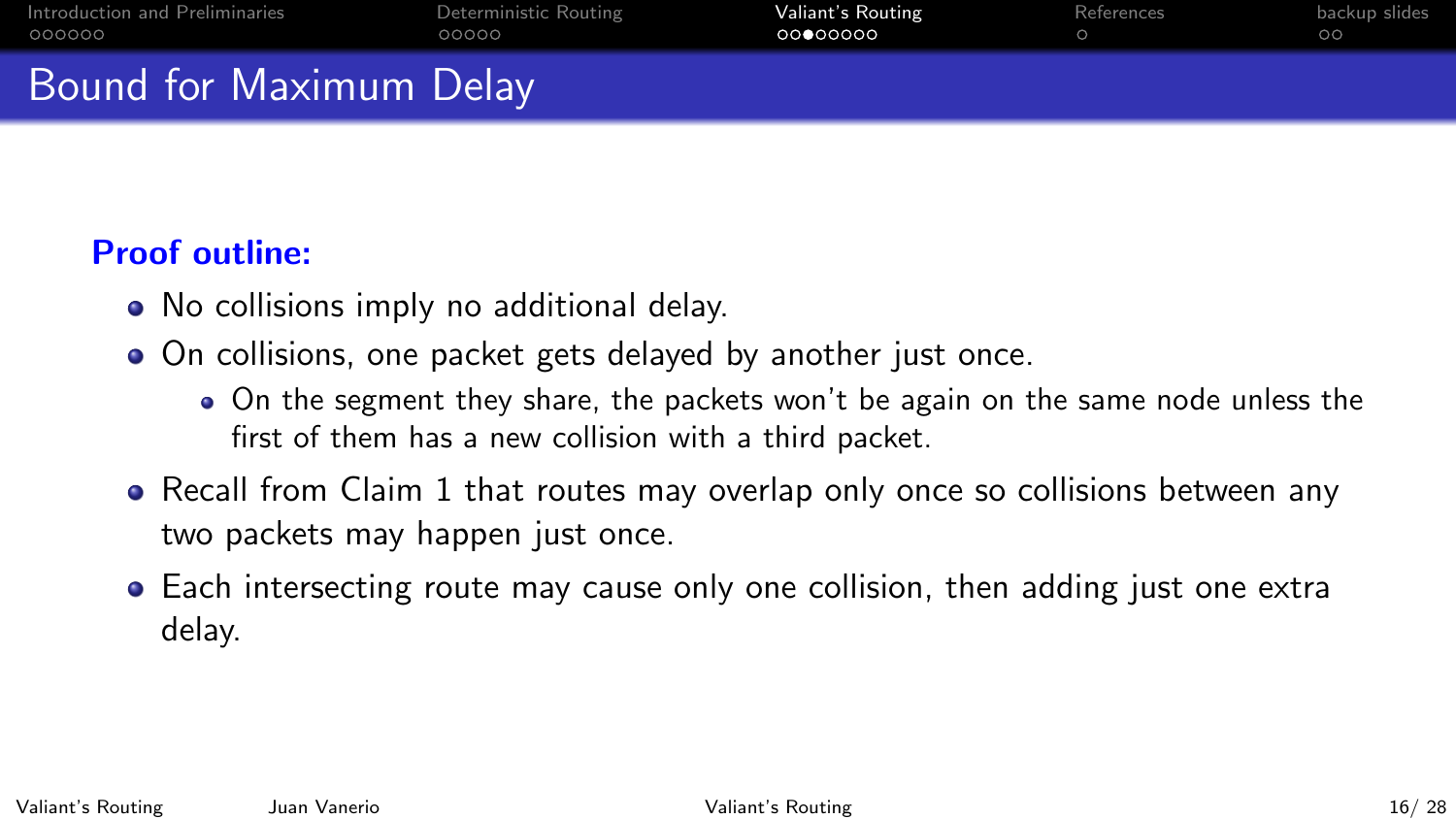| Introduction and Preliminaries<br>000000 | Deterministic Routing<br>00000 | Valiant's Routing<br>00000000 | References | backup slides |
|------------------------------------------|--------------------------------|-------------------------------|------------|---------------|
| Symmetry                                 |                                |                               |            |               |

**Symmetric scheme**: if for any two edges, the expected number of routes that go through each one of them is the same.

#### Claim 2

Valiant's is a symmetric scheme with  $\frac{1}{2}$  routes through each edge on each direction.

#### Proof:

• Let  $T(e)$  be the number of routes that pass through edge e.

• Write e as 
$$
e = (u, v)
$$
 s.t.  $u_i \neq v_i$ 

Any source/packet  $x$  that may reach  $u$  not from  $v$  satisfies  $(1)$   $x_j = u_j$  ,  $j \in [i,n]$ and (2)  $u_i = \pi_{A,i}(x)$  for  $j \in [1, i - 1]$ . •  $(1) \Rightarrow |\{x\}| = 2^{i-1}$ (2) and  $Pr(\pi_A(x)) = \frac{1}{N} \Rightarrow P_u = Pr(x \text{ in } u) = 2^{-(i-1)}$ For each  $x$ ,  $P_{(u,v)} = Pr(x$  through  $(u, v) | x$  in  $u) = \frac{1}{2}$  $E\left[{\mathcal T}(e)\right] = \sum_{k=1}^N Pr(R_k\text{ through }e) = \sum_{\{x\}} P_u P_{(u,v)} = \frac{1}{2}$  $\mathsf{L}$ 2

Valiant's Routing Juan Vanerio [Valiant's Routing](#page-13-0) 17/ 28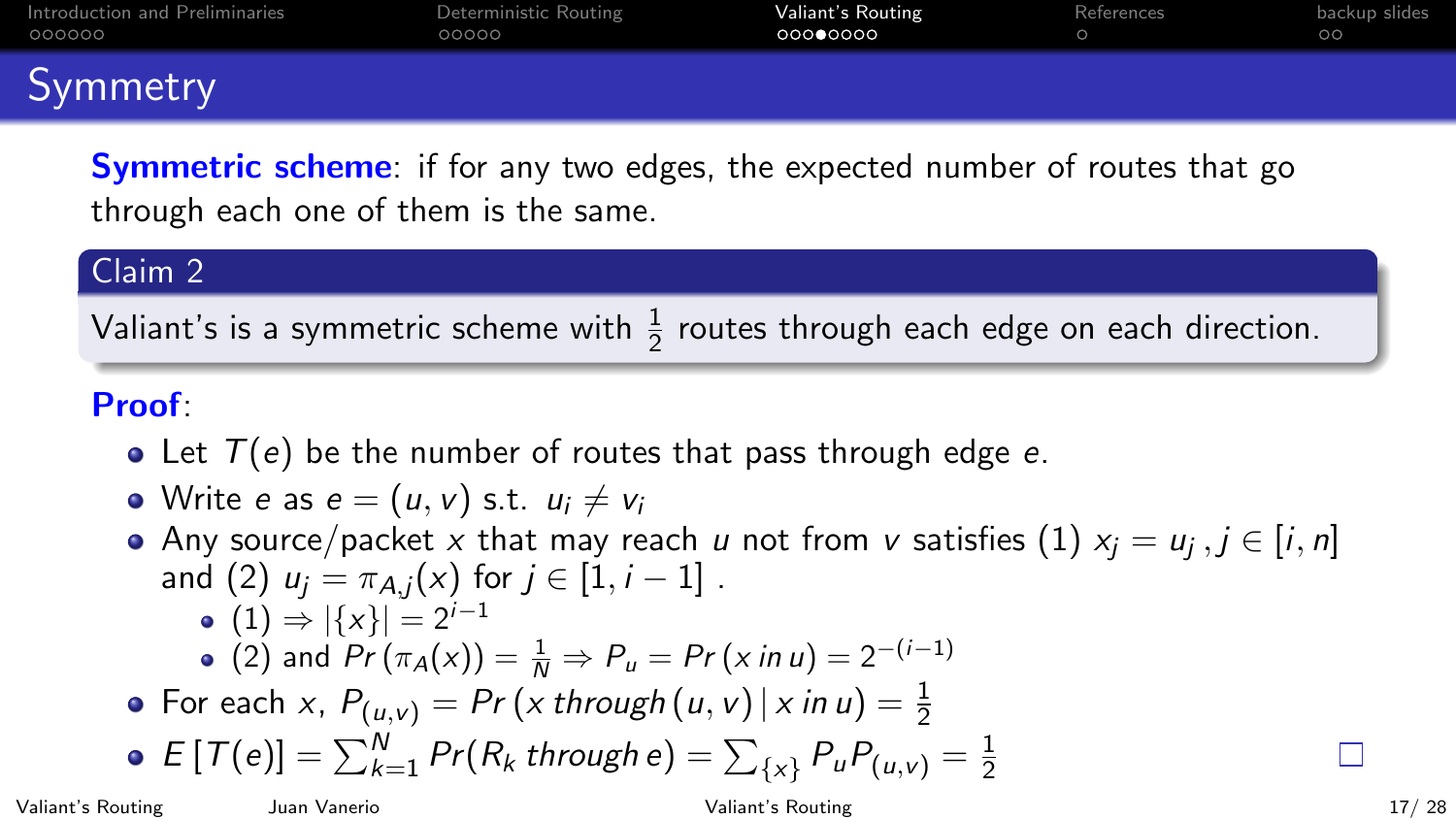| Introduction and Preliminaries | Deterministic Routing | Valiant's Routing | References | backup slides |
|--------------------------------|-----------------------|-------------------|------------|---------------|
| 000000                         | 00000                 | - ∩∩∩∩●∩∩∩        |            | ററ            |
| Valiant's theorem              |                       |                   |            |               |

#### Main Theorem

With probability at least  $1-2^{-\left({C}-\frac{3}{2}\right){n}}$  every packet reaches its intermediate destination  $\pi_A(i)$  in  $(C+1)n$  or fewer steps.

## Proof:

- Let  $H_{ij} = \left\{ \begin{array}{ll} 1 & \textrm{if} \; |R_i \cap R_j| \geq 1 \ 0 & \textrm{else.} \end{array} \right. \; \textrm{and} \; \; T(e) \; \textrm{the number of routes through edge } e.$
- See that  $| \mathcal{S}_i | = \sum_{j=1}^N H_{ij}$
- Say  $R_i=(e_1,\ldots,e_k)$ , then  $\sum_{j=1}^N H_{ij} \leq \sum_{l=1}^k \, \mathcal{T}(e_l)$
- Merging, taking expectations and bounding again:

$$
E\left[|S_i|\right]\leq \sum_{l=1}^k E\left[\mathcal{T}(e_l)\right]
$$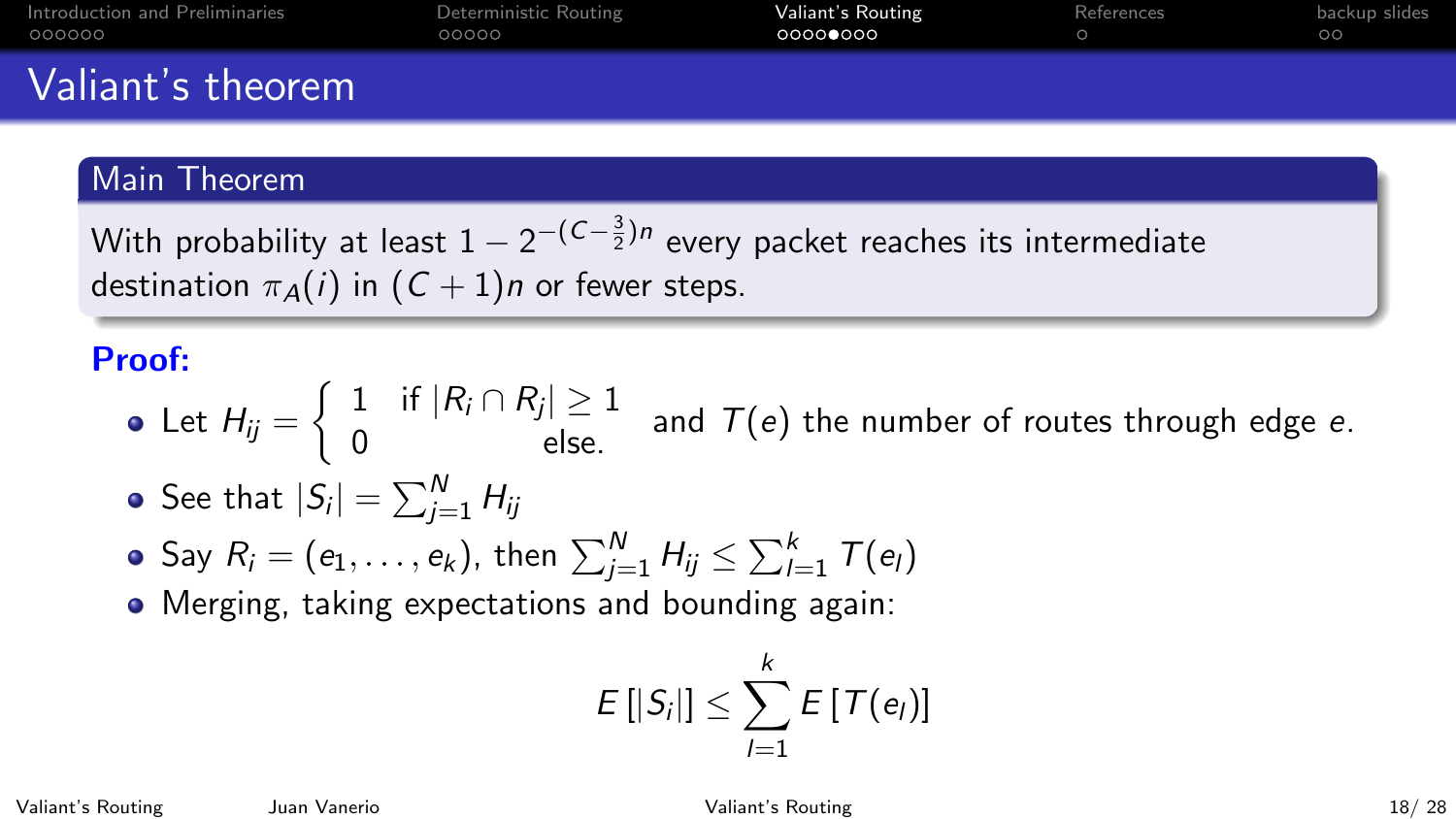| Introduction and Preliminaries | Deterministic Routing | Valiant's Routing | References | backup slides |
|--------------------------------|-----------------------|-------------------|------------|---------------|
| 000000                         | 00000                 | 00000000          |            | ററ            |
| Valiant's theorem              |                       |                   |            |               |

• By Claim 2, 
$$
E[T(e_i)] = \frac{1}{2}
$$
 then:

$$
E\left[|S_i|\right]\leq \frac{k}{2}\leq \frac{n}{2}
$$

As  $| \mathcal{S}_i |$  is a sum of binary variables, we can use a Chernoff bound for  $\delta > 2e-1$ to get:

$$
Pr\left(|S_i| > (1+\delta)\mu\right) \leq \left[\frac{e^{\delta}}{(1+\delta)^{1+\delta}}\right]^{\mu} < 2^{-\delta\mu}
$$

• Consider a large enough C s.t.  $(1 + \delta)\mu = Cn$ . As  $\mu \le n/2$ , it follows that

$$
\delta\mu\geq (C-\frac{1}{2})n
$$

**o** Then

$$
Pr(|S_i| > Cn) < 2^{-(C-\frac{1}{2})n} \ \forall i \in [N]
$$

Valiant's Routing Juan Vanerio [Valiant's Routing](#page-13-0) 19/ 28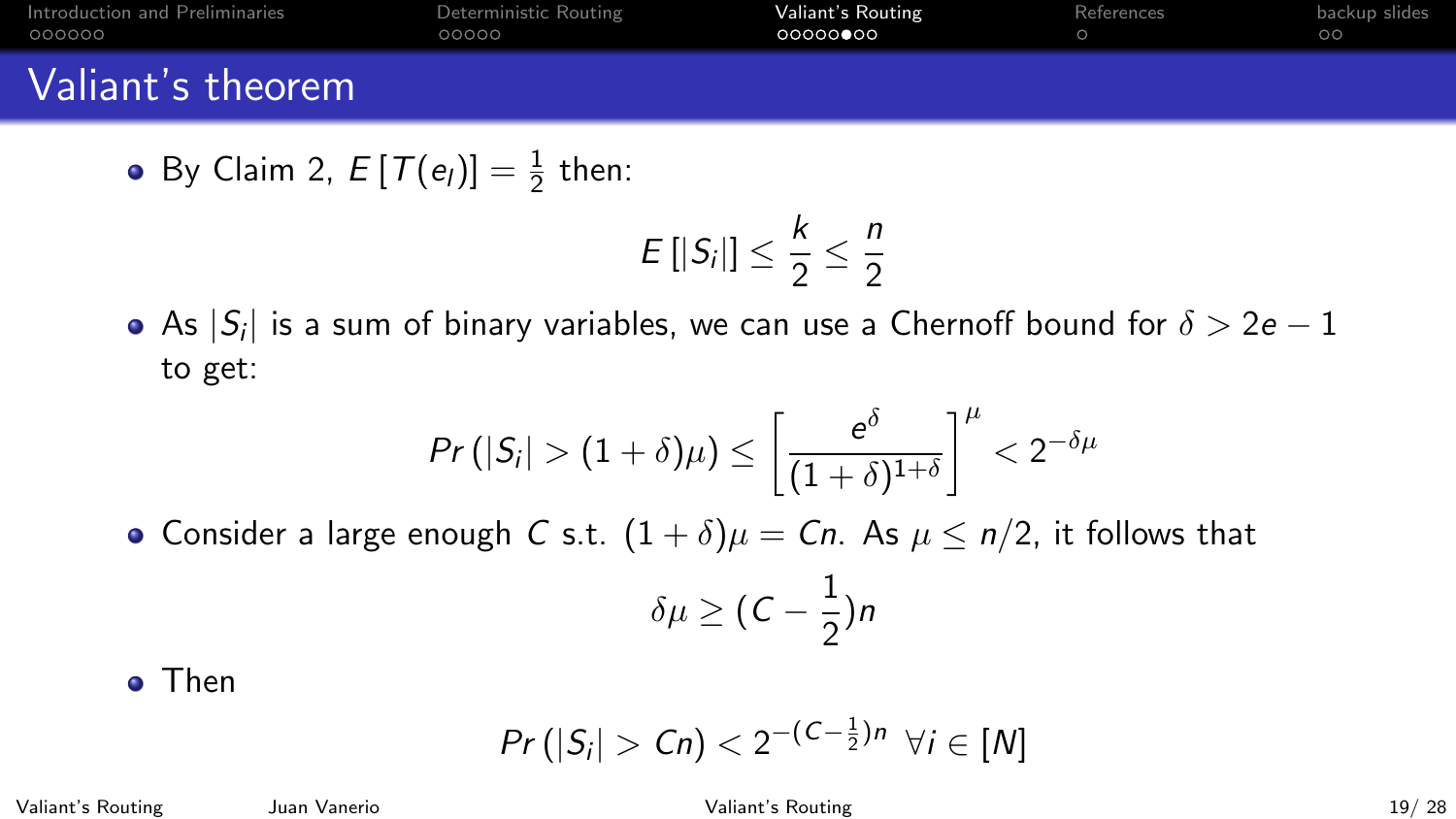| Introduction and Preliminaries | Deterministic Routing | Valiant's Routing | References | backup slides |
|--------------------------------|-----------------------|-------------------|------------|---------------|
| 000000                         | 00000                 | െറെറ <b>െ</b> െ   |            | ററ            |
| Valiant's Theorem              |                       |                   |            |               |

- Let  $E_i$  be the event defined by  $|S_i| > Cn$
- Theorem 2 states  $\Delta_i \leq |S_i|$ , so  $\neg E_i$  implies  $\Delta_i \leq Cn$ .
- $\bullet$  The probability that *no packet* gets delayed more than  $\emph{Cn}$  steps can then be bounded by:

$$
Pr(\text{no packet has delay} > Cn) \ge 1 - Pr\left(\bigcup_{i=1}^{N} E_i\right)
$$
\n
$$
\ge 1 - \sum_{i=1}^{N} Pr(E_i)
$$
\n
$$
\ge 1 - 2^n 2^{-\left(C - \frac{1}{2}\right)n} = 1 - 2^{-\left(C - \frac{3}{2}\right)n}
$$

Finally recall that the time to finish a phase is bounded by its queuing delay plus  $n$ , required to transmit the messages.

Valiant's Routing Juan Vanerio [Valiant's Routing](#page-13-0) 20/ 28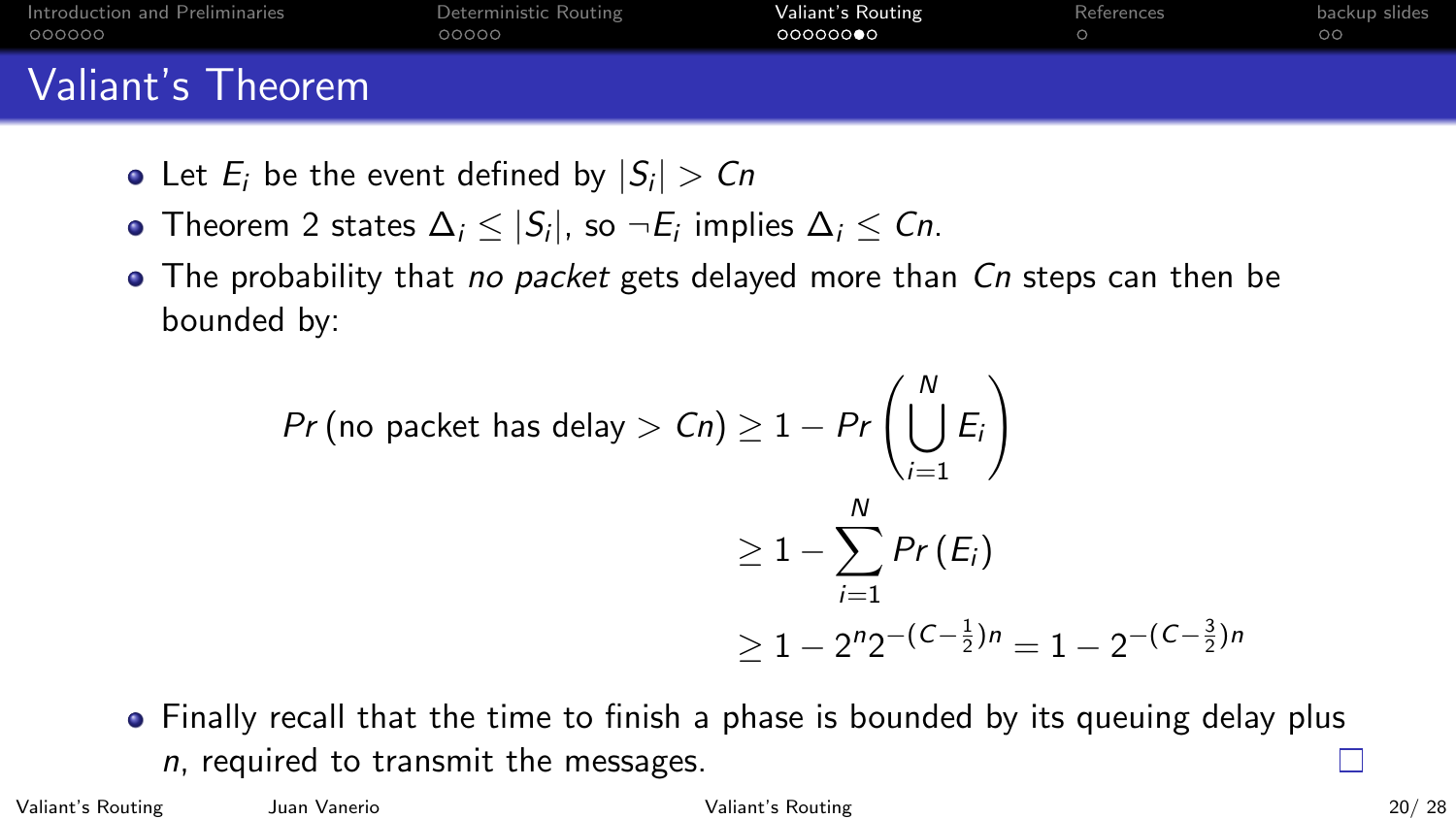| Introduction and Preliminaries | Deterministic Routing | Valiant's Routing | References | backup slides |
|--------------------------------|-----------------------|-------------------|------------|---------------|
| 000000                         | 00000                 | 0000000           |            | ററ            |
| Valiant's theorem              |                       |                   |            |               |

- Valiant also proved that bit fixing is not necessary [\[10\]](#page-25-1).
- So the result holds for routes chosen at random order of dimensions.
- Although the proofs are harder.
- Let F (G) be the max duration of Phase A (B).

#### Valiant's Original Theorem

For each constant S, there exists C,  $F = G = Cn$ , s.t. with probability at least  $1-2^{-Sn}$  every phase completes.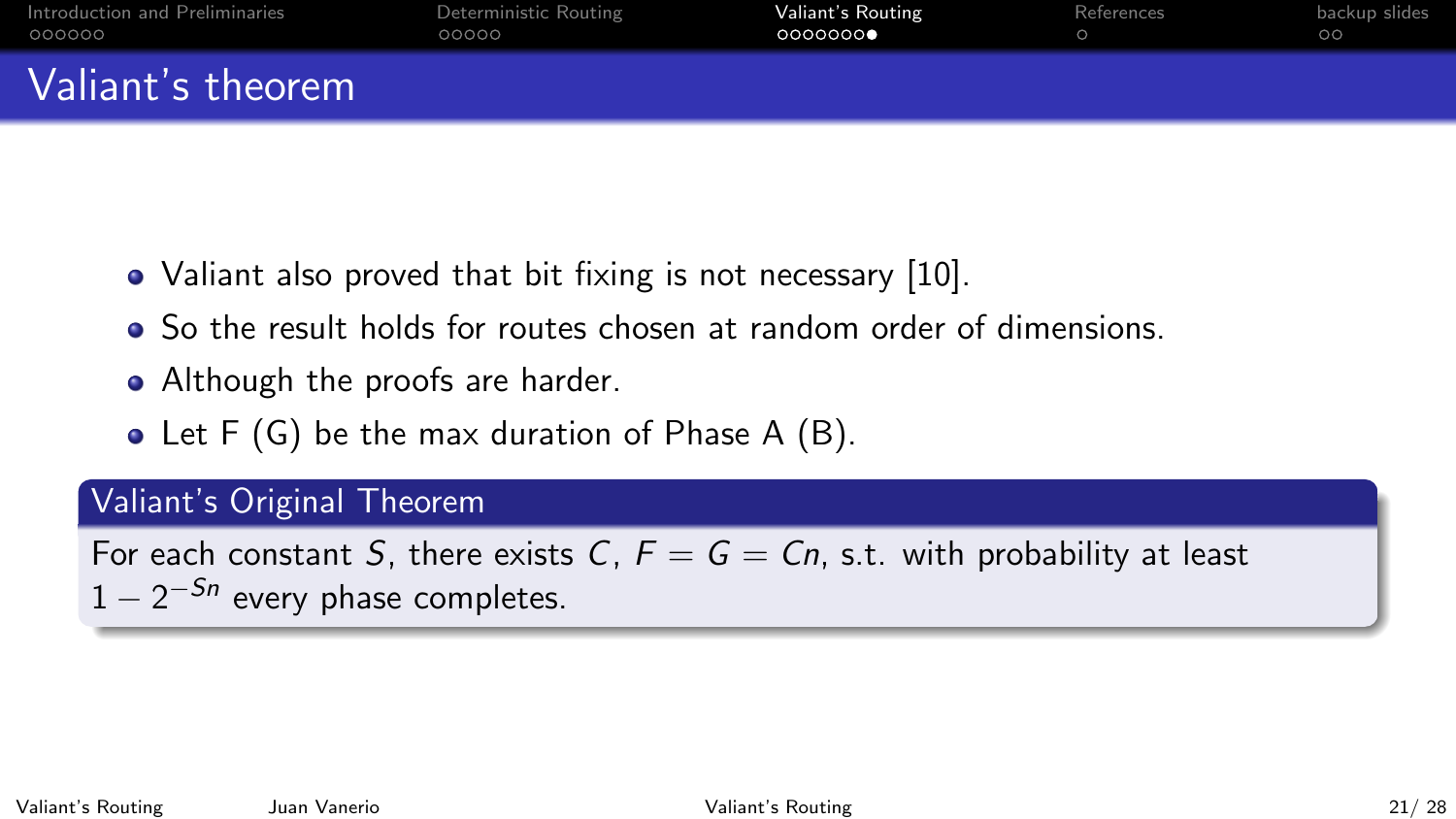<span id="page-23-0"></span>

| Introduction and Preliminaries | Deterministic Routing | Valiant's Routing | References | backup slides |
|--------------------------------|-----------------------|-------------------|------------|---------------|
| 000000                         | 00000                 | 00000000          |            | ററ            |
| References                     |                       |                   |            |               |

[1] John Canny. CS174 Lecture 11. URL: [https:](https://people.eecs.berkeley.edu/~jfc/cs174/lecs/lec11/lec11.pdf) [//people.eecs.berkeley.edu/~jfc/cs174/lecs/lec11/lec11.pdf](https://people.eecs.berkeley.edu/~jfc/cs174/lecs/lec11/lec11.pdf). (accessed: 12.11.2020).

- <span id="page-23-2"></span>[2] Cheng-Shang Chang, Duan-Shin Lee, and Yi-Shean Jou. "Load balanced Birkhoff–von Neumann switches, part I: One-stage buffering". In: Computer Communications 25.6 (2002), pp. 611–622.
- <span id="page-23-1"></span>[3] Albert Greenberg et al. "VL2: a scalable and flexible data center network". In: Proceedings of the ACM SIGCOMM 2009 conference on Data communication. 2009, pp. 51–62.
- <span id="page-23-3"></span>[4] Christos Kaklamanis, Danny Krizanc, and Thanasis Tsantilas. "Tight bounds for oblivious routing in the hypercube". In: Mathematical Systems Theory 24.1 (1991), pp. 223-232. DOI: [10.1007/BF02090400](https://doi.org/10.1007/BF02090400).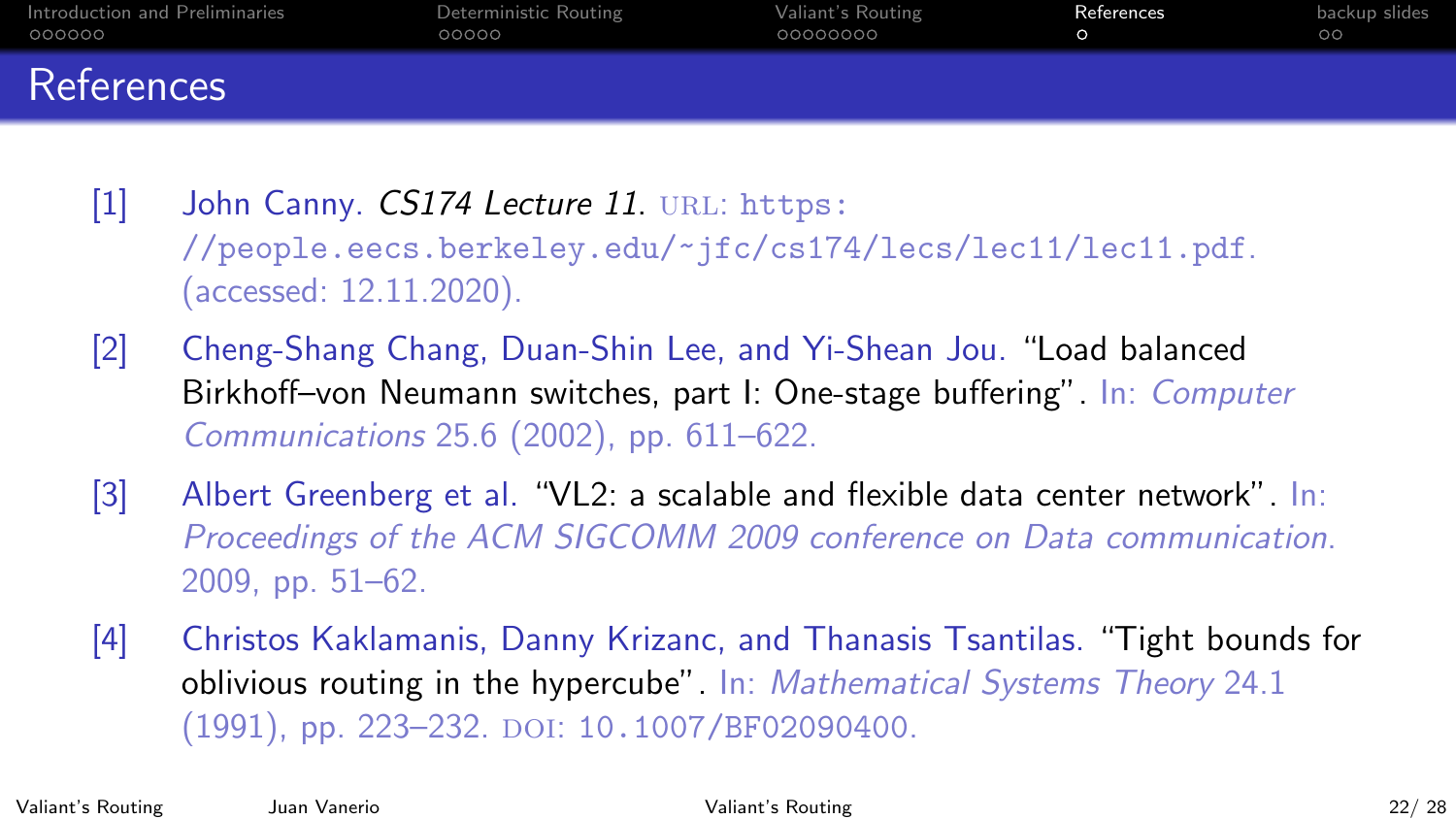| Introduction and Preliminaries | Deterministic Routing | Valiant's Routing | References | backup slides |
|--------------------------------|-----------------------|-------------------|------------|---------------|
| 000000                         | 00000                 | 00000000          |            | ററ            |
| References (cont.)             |                       |                   |            |               |

- <span id="page-24-1"></span>[5] Murali Kodialam, TV Lakshman, and Sudipta Sengupta. "Efficient and robust routing of highly variable traffic". In: In Proceedings of Third Workshop on Hot Topics in Networks (HotNets-III. Citeseer. 2004.
- [6] Shachar Lovett. CSE 190, Great ideas in algorithms: Randomized routing. URL: [http://cseweb.ucsd.edu/~slovett/teaching/SP15-](http://cseweb.ucsd.edu/~slovett/teaching/SP15-CSE190/randomized_routing.pdf) [CSE190/randomized\\_routing.pdf](http://cseweb.ucsd.edu/~slovett/teaching/SP15-CSE190/randomized_routing.pdf). (accessed: 13.11.2020).
- <span id="page-24-2"></span>[7] Santosh Mahapatra and Xin Yuan. "Load balancing mechanisms in data center networks". In: the 7th int. conf. & expo on emerging technologies for a smarter world (cewit). 2010.
- <span id="page-24-0"></span>[8] N. Maksic and A. Smiljanic. "Improving utilization of data center networks". In: IEEE Communications Magazine 51.11 (2013), pp. 32-38. DOI: [10.1109/MCOM.2013.6658649](https://doi.org/10.1109/MCOM.2013.6658649).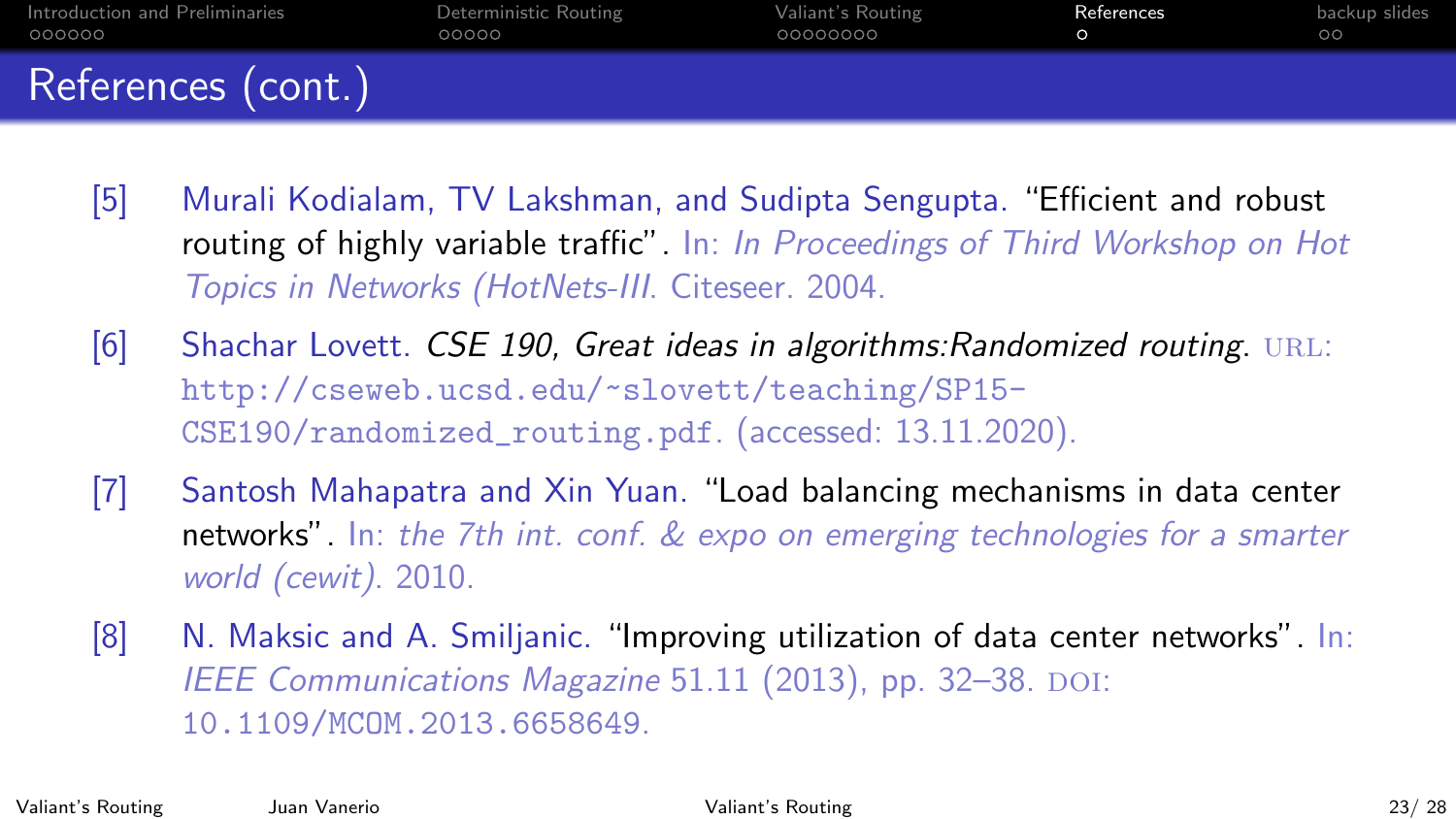| Introduction and Preliminaries | Deterministic Routing | Valiant's Routing | References | backup slides |
|--------------------------------|-----------------------|-------------------|------------|---------------|
| 000000                         | 00000                 | .00000000         |            | ററ            |
| References (cont.)             |                       |                   |            |               |

- [9] L. G. Valiant and G. J. Brebner. "Universal Schemes for Parallel Communication". In: Proceedings of the Thirteenth Annual ACM Symposium on Theory of Computing. STOC '81. Milwaukee, Wisconsin, USA: Association for Computing Machinery, 1981, pp. 263–277. ISBN: 9781450373920. DOI: [10.1145/800076.802479](https://doi.org/10.1145/800076.802479). url: <https://doi.org/10.1145/800076.802479>.
- <span id="page-25-1"></span>[10] Leslie G. Valiant. "A scheme for fast parallel communication". In: SIAM journal on computing 11.2 (1982), pp. 350–361.
- <span id="page-25-0"></span>[11] Timothy Yuan et al. "HyperOXN: A Novel Data Center Topology Driven by Machine Learning". In: 2018 10th International Conference on Communication Software and Networks (ICCSN). IEEE. 2018, pp. 573–578.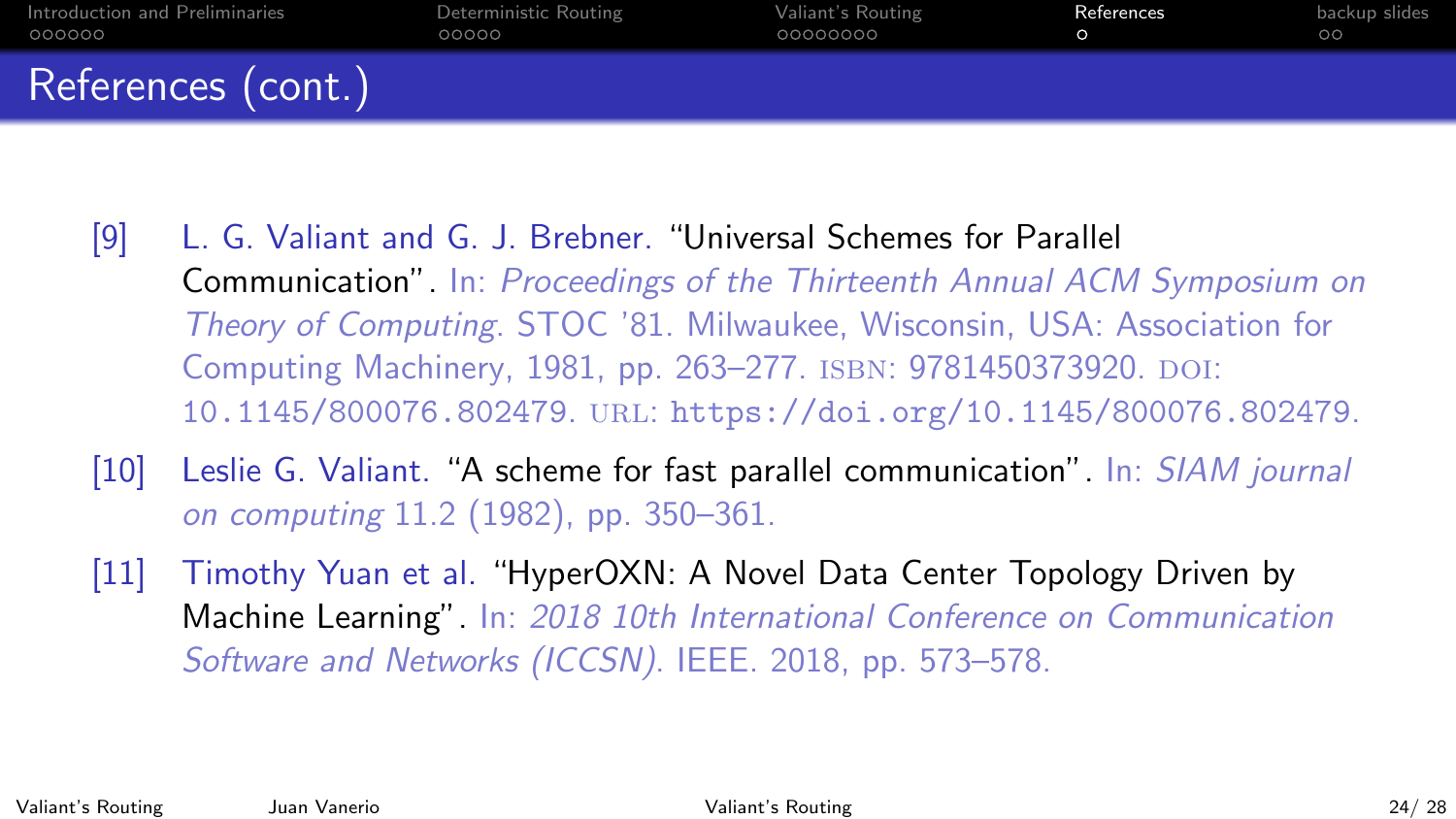| Introduction and Preliminaries | Deterministic Routing | Valiant's Routing | References | backup slides |
|--------------------------------|-----------------------|-------------------|------------|---------------|
| 000000                         | ററററ                  | 00000000          |            | ററ            |
| References (cont.)             |                       |                   |            |               |

<span id="page-26-0"></span>[12] R. Zhang-Shen and N. McKeown. "Designing a Fault-Tolerant Network Using Valiant Load-Balancing". In: IEEE INFOCOM 2008 - The 27th Conference on Computer Communications. 2008, pp. 2360-2368. DOI: [10.1109/INFOCOM.2008.305](https://doi.org/10.1109/INFOCOM.2008.305).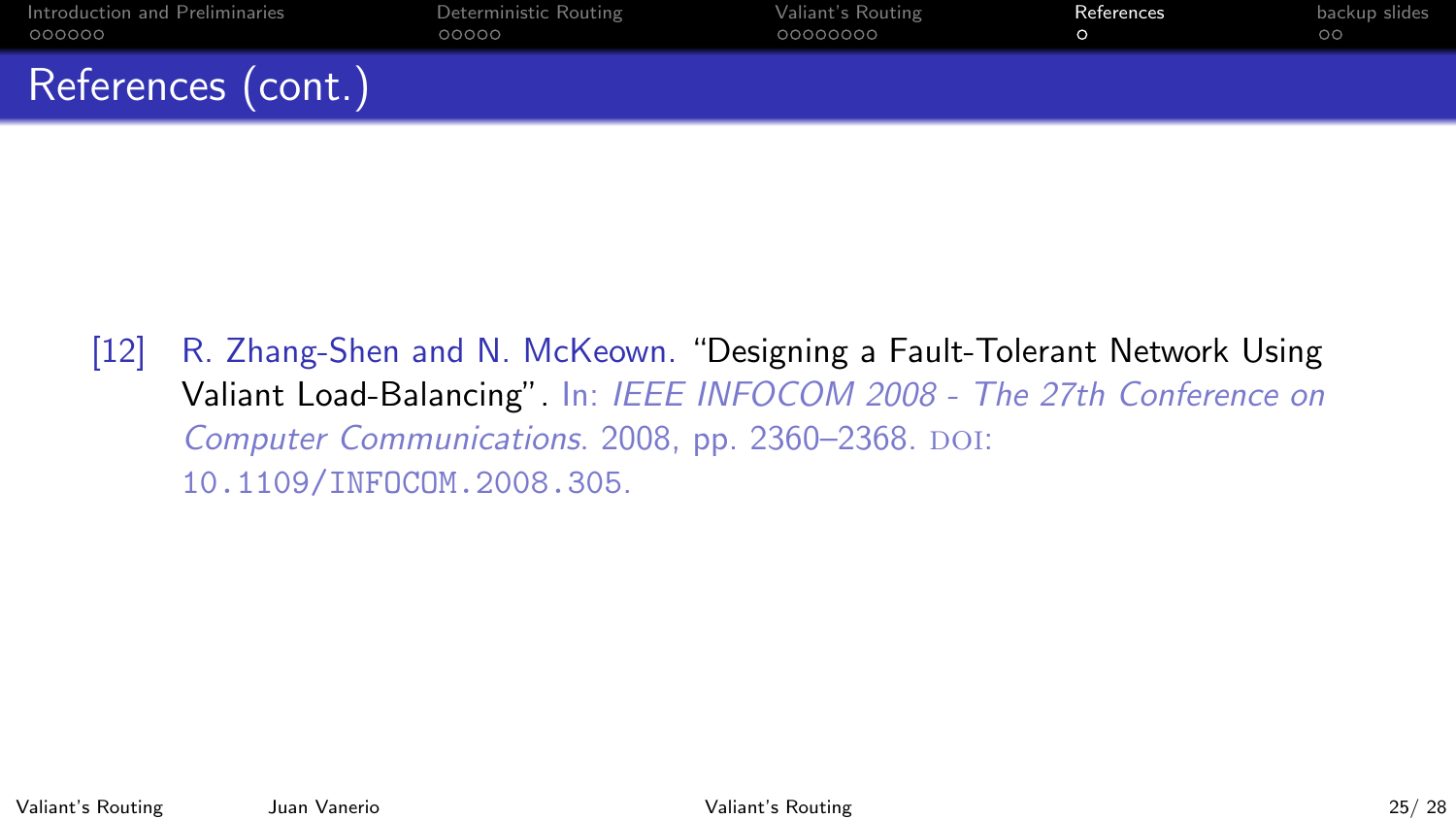| Introduction and Preliminaries<br>000000 | Deterministic Routing<br>00000 | Valiant's Routing<br>00000000 | References | backup slides |
|------------------------------------------|--------------------------------|-------------------------------|------------|---------------|
| <b>Thank You</b>                         |                                |                               |            |               |

Thank You for listening! Questions?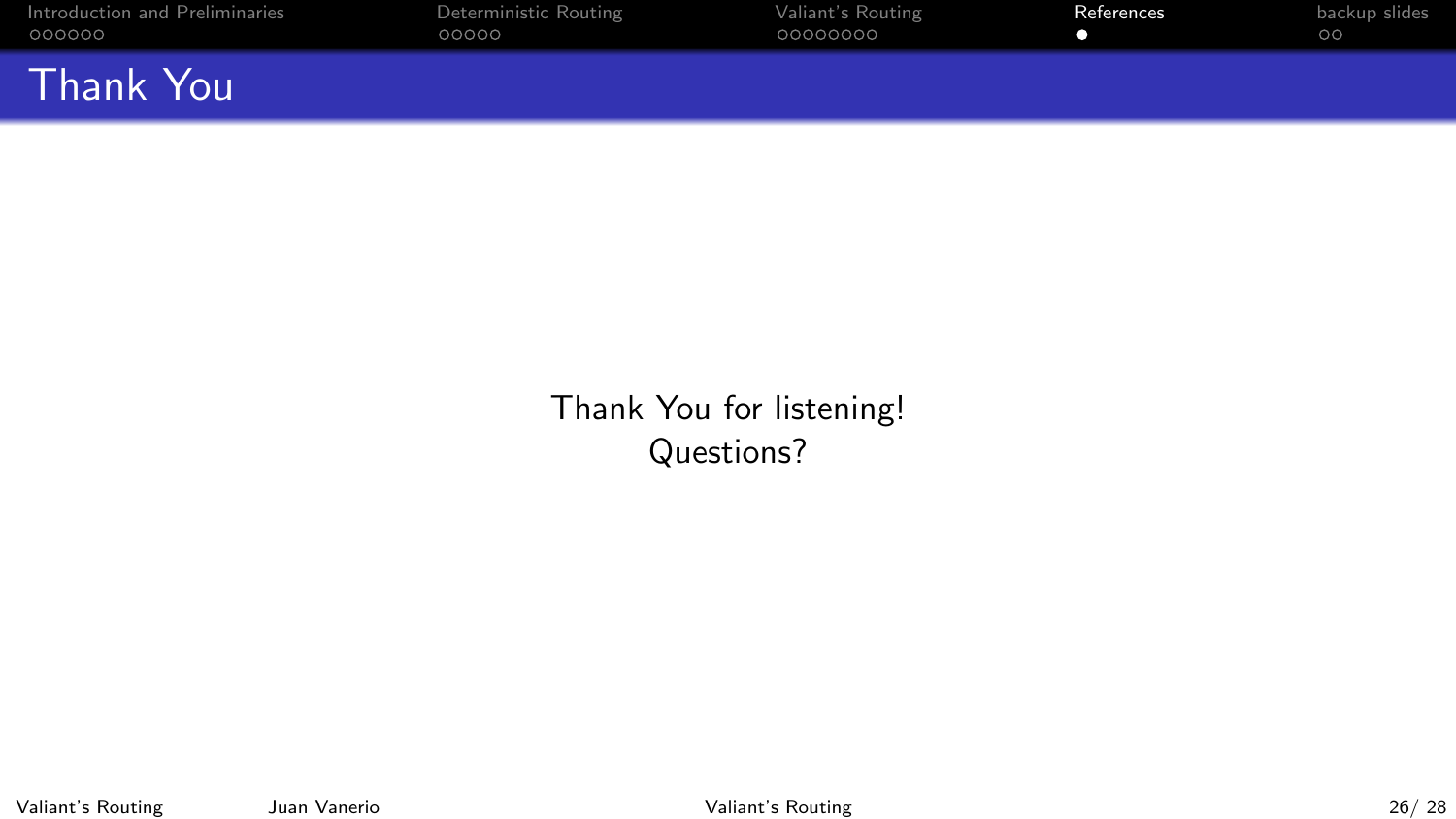<span id="page-28-0"></span>

| Introduction and Preliminaries<br>OOOOOO | Deterministic Routing<br>ററററ | Valiant's Routing<br>00000000 | References | backup slides |
|------------------------------------------|-------------------------------|-------------------------------|------------|---------------|
| Why is Phase A necessary?                |                               |                               |            |               |

- Is it enough to randomly pick between the many shortest paths from s to  $d(s)$ ?
	- Intuitively, that may not be enough entropy to generate exponential probabilities. Argument:
	- Assume  $N = 2^n$  is large enough, divisible by 4 and let  $r = N/4$ .

• Consider edge 
$$
e = (x, y)
$$
 with  $x_i \neq y_i$ .

• Let 
$$
W^{(r)} = \{w | H(w, x) = r, w_i = x_i\}
$$
 and  
\n $Z^{(r)} = \{z | H(z, y) = r, z_i = y_i, H(z, w) = 2r + 1 \forall w \in W^{(r)}\}$ 

- Routes R that may go from w to z through  $e: |W^{(r)}| = |Z^{(r)}| = \frac{(n-1)!}{\sqrt{2\pi}}$  $r!(n-r-1)!$
- Routes from w to z:  $(2r + 1)!$
- Routes from  $w$  to  $x$  (or from  $y$  to  $z$ ):  $r!$

• Then, 
$$
Pr(R \cap e) = \frac{(r!)^2}{(2r+1)!}
$$

Valiant's Routing Juan Vanerio [backup slides](#page-28-0) 27/ 28